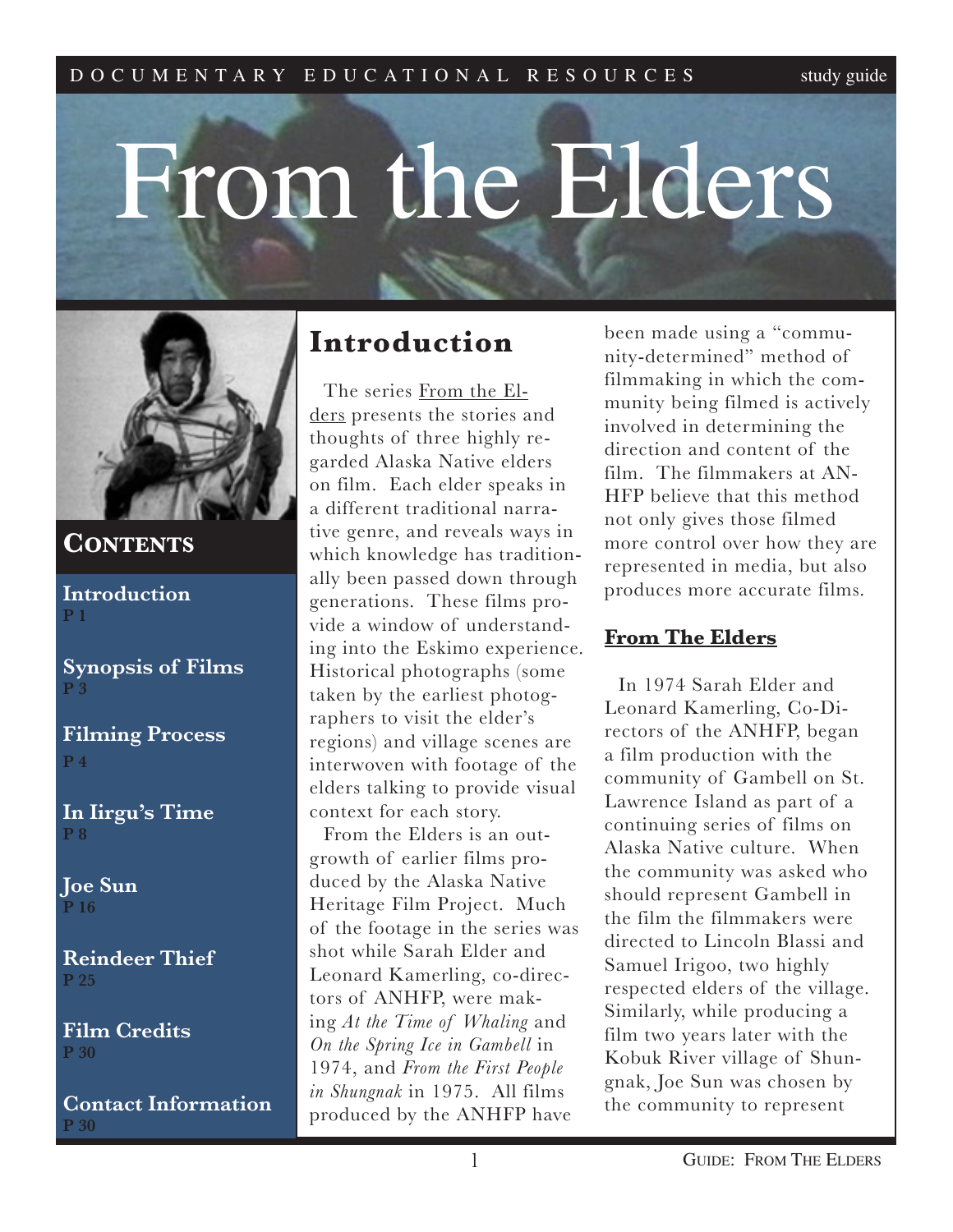them on film.

Small segments of the filmed "interviews" with these elders were used in *At the Time of Whaling, On the Spring Ice,* and *From the First People*, the original films produced with the communities of Gambell and Shungnak. Due to the value of these interviews as his-

torical documents and examples of the Siberian Yupik and Inupiaq oral traditions, the main bodies of the interviews were kept intact and unedited to



be presented in their entirety at a later time. Today, many Native people are looking to elders as a source of inspiration, direction, and cultural validation. Many non-Native people as well are interested in learning about the historical and cultural perspective of Native elders. This has generated new interest in the oral traditions.

The purpose of this guide is twofold. The first is to provide supporting contextual information for the film series - about traditional and modern life in Gambell and Shungnak, who the elders are, how they were filmed and in what traditional narrative genres the elders

speak. Secondly, the aim is to explain the filmmaking methodology developed by the Alaska Native Heritage Project and employed in the planning, production and editing of the elders films. Overall this guide is com-

posed with the intent of generating further discussion about Native oral traditions and methods used to document them.

### **Oral Traditions**

Traditionally, neither the Siberian Yupik

nor the Inupiaq had a written language. Knowledge and values were handed down largely through the oral tradition of the elders. In both Gambell and Shungnak one of the first and strongest directives from the communities was to film the most respected elders. In Siberian Yupik an elder is called Siivanlleq, and in Inupiaq, Unipchaaqti. In both languages the meaning is similar. An elder is someone who has earned his or her place in life. Elder status is not determined by age, but by the wisdom that comes with age. As a part of their status they have

the unspoken right to speak on behalf of their communities.

What the elders say is perhaps best evaluated according to the traditional notions of quality set by their own cultures. In both Siberian Yupik and Inupiaq culture the highest form of expression was not associated with a particular subject, style or form, but

"Those stories, the teachings of everything good."

could be found in any genre. Some judgment of quality was based on the depth of content: the richness of vocabulary and the allegories contained within a story. More

emphasis was placed on the wit and timing of delivery. However the most important criteria used to assess quality were neither content nor delivery but rather who was talking and their place within the community.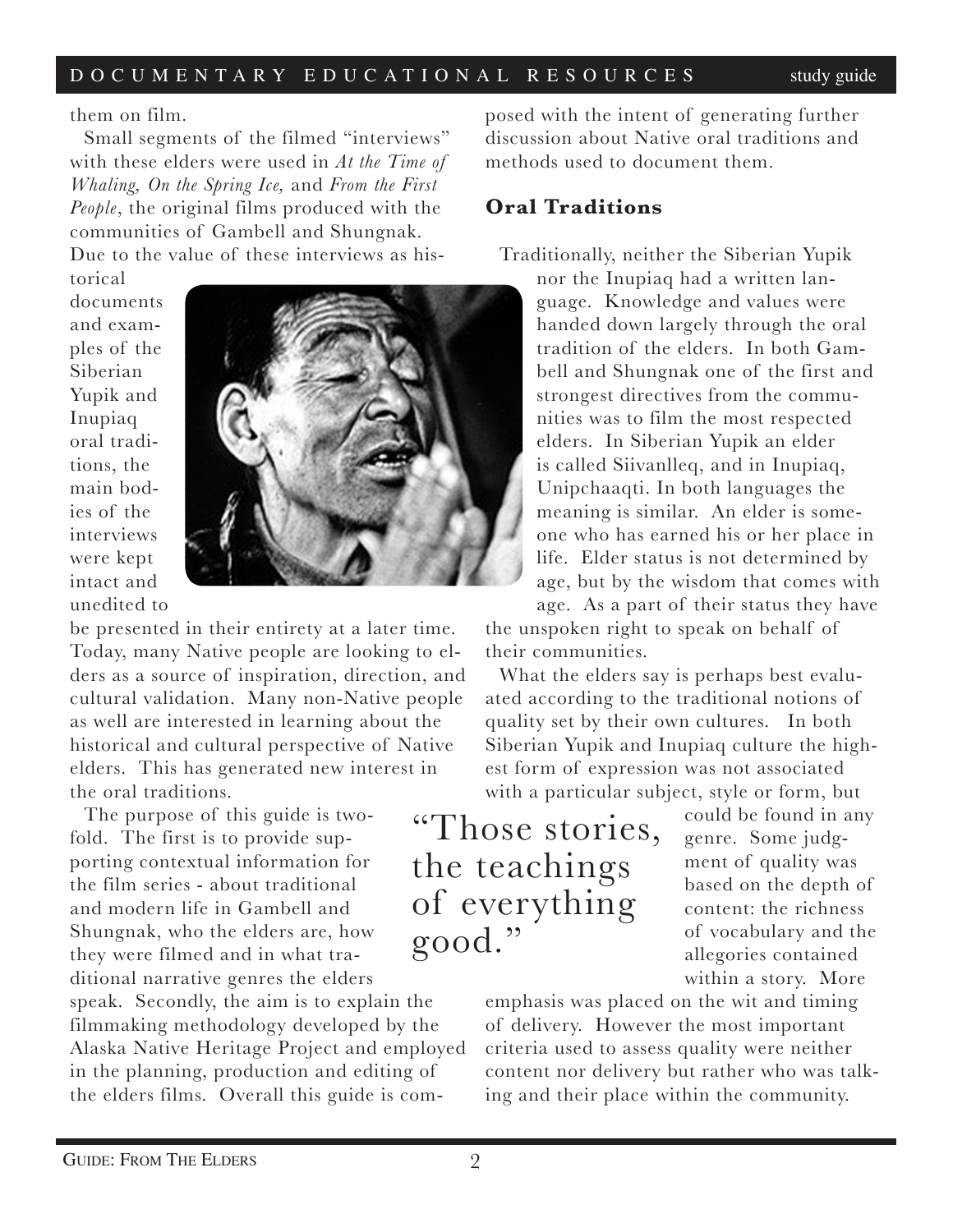"I have heard many things when my parents told stories in the old way to their friends. Even though I was young and crazy then, I still remember when they spoke. Those stories, the teachings of everything good." (Sophie Lee, Emmonak)

Ron and Suzanne Scollon note that among the Athapaskans of Fort Chipewyan,

"It is said that it is a wise and fortunate child who has grandparents 'in his ear'. A child who has overheard his grandparents and their peers speak of the world is best equipped for his own life".

# **Synopses of Films**

# **In Iirgu's Time**

As his two grandchildren listen, Iirgu an elder from the Siberian Yupik Eskimo village of Gambell on St. Lawrence Island, recounts events in Gambell from the time the first missionaries arrived. His story is known as an ungipamsuk, or true historical narrative. Traditionally, a storyteller's integrity was based on the accuracy of his ungipamsuk; exaggeration was considered a sign of weakness.

Speaking in Siberian Yupik, Iirgu begins by describing how the missionaries succeeded in converting the people, and what trouble, visiting Natives from Siberia caused for the missionaries. He remembers hu-

morously how the missionaries' pig escaped and made all the villagers laugh so hard that no one could catch it. With ambivalent feelings he describes more recent changes - how whaling practices have changed, how life has become easier, but also how younger genera-

"...Everything that Maniilaq said has come true."

tions are losing touch with the old ways.

### **Joe Sun**

Immaluuraq (Joe Sun in English) grew up moving among seasonal camps Kobuk River region of Alaska. He now resides in Shungnak. On film he tells of the legendary Inupiaq prophet, Maniilaq, who was his great uncle. He goes on to describe with irony the changing world along the Kobuk. Immaluuraq's talk is known as an uqaaqtuaq. Elders gave such talks to young people who came seeking information or advice. Immaluuraq tells us, "Maniilaq predicted that some day in the future people would come with a different language and live among them [the Inupiaq], and everything would change." "When a woman had babies, she would have them right inside the house," and "later on, people would even start traveling through the air...Everything that Maniilaq said has come true."

## **The Reindeer Thief**

Pelaasi, also an elder from Gambell, tells

a mythical story about a man who goes out in search of a reindeer thief. The ensuing encounter becomes a test of supernatural powers and deceit. Pelaasi's story is called an ungipaghaq, a tale that has been passed down unchanged through generations and is believed to be based in truth. Like many St. Lawrence Island legends, this story is set

in Siberia where the Chukchi, the Reindeer People, live. Pelaasi speaks in Siberian Yupik.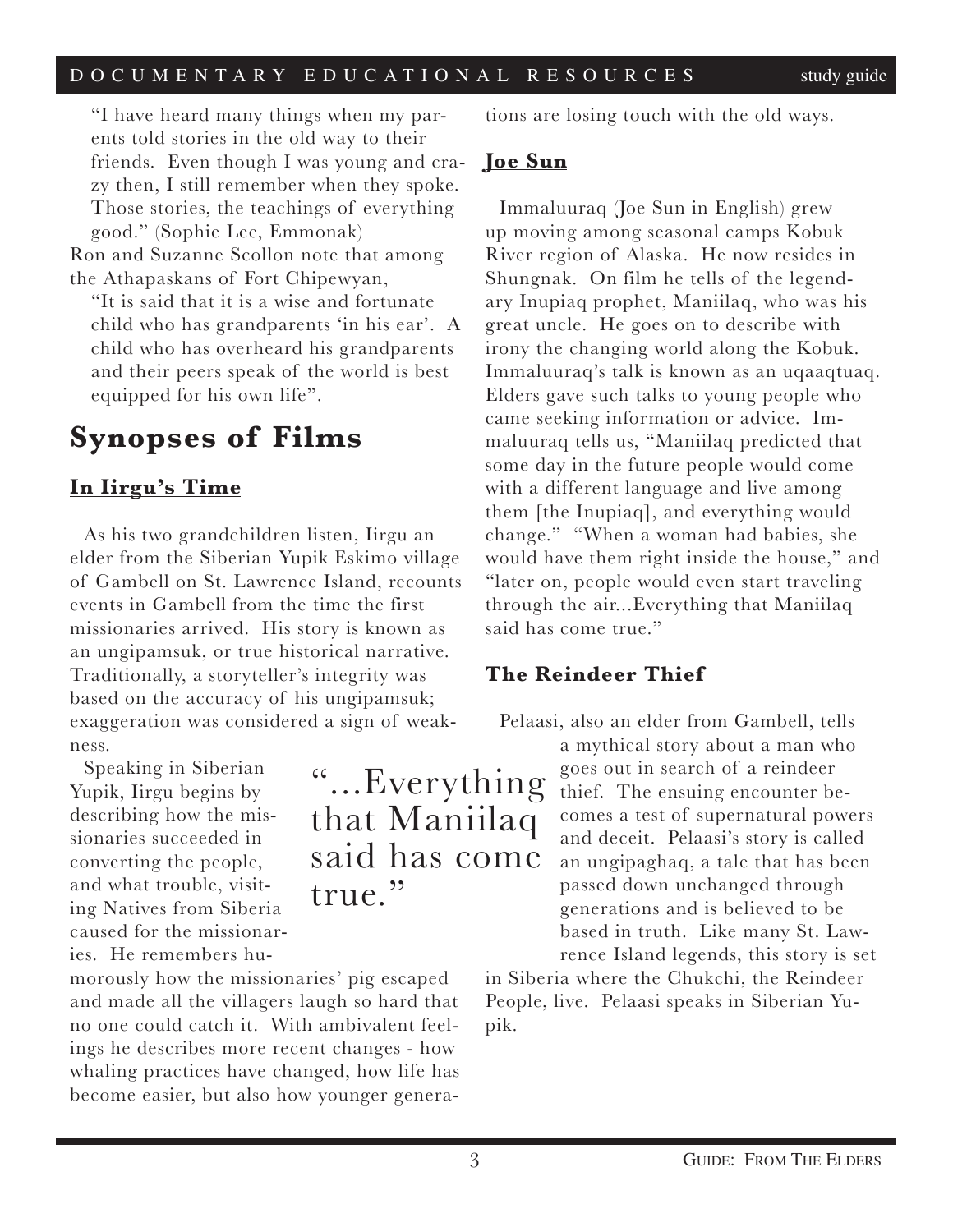# **Filming Process**

### **Community Determined Filmmaking**

The Alaska Native Heritage Film Project believes that films most effectively and accurately document and reveal the deeper truths of human situations when they are produced in an atmosphere of collective collaboration between the communities being filmed and the filmmakers. This is a central tenet of the Community Determined Approach. The Film Project also believes that communities and individuals have the ethical right to control how they are presented in media. Many traditionally produced documentary films about culture are made from a pre-determined point of view, often reflecting more of the filmmaker's attitudes and concerns than those of the people who are being filmed. Cultural bias inevitably influences the way in which the film is written, shot and edited. Elder and Kamerling developed the Community Determined Approach to filmmaking to address the problem of cultural bias in documentary filmmaking, and to produce films that represent the real values and concerns of the people filmed.

Films cannot be made with a fixed equation. Because filmmaking involves so many variables the Community Determined approach was designed as an adaptable process that can be changed to fit the dynamics of different communities.

Presented below are the specific methods of the Community Determined Approach, as employed in the production of the films in Gambell and Shungnak. They are presented in the order in which they occur during production.

### **Approach to Filming**

### Preliminary presentation to Community:

 When selecting a community to film the filmmakers travel to several communities to personally present the idea of a collaborative film production to the Village Councils. The presentations include discussions of how the film will be made, and the role and rights of the community. A previous ANHFP film is presented in order to show how other villages have been represented. The filmmakers request that the Village Councils inform them by mail or phone if they are interested in making the film, to insure that a positive response will not be given because of a sense of pressure or obligation due to the filmmaker's presence in the community.

### Content Development:

Film treatments and scripts written before filming pre-determine what the filmmakers will be looking at and makes them less sensitive to cues being offered by the community. No film treatment or script is written before or during production. Rather, an outline formulated from community input serves as a structural guide for filming.

### Production Crew Size:

Though a small crew limits filming capabilities in some ways (a camera-person has to interrupt filming to re-load film) the filmmakers are allowed much greater mobility in, and access to, the community. In Gambell and Shungnak, the filmmakers limited the production crew to themselves. Elder functioned as sound recordist and co-director and Kamerling as cinematographer, producer and co-director. An assistant was hired in each community and trained to do a variety of jobs including sound recordist and camera assistant.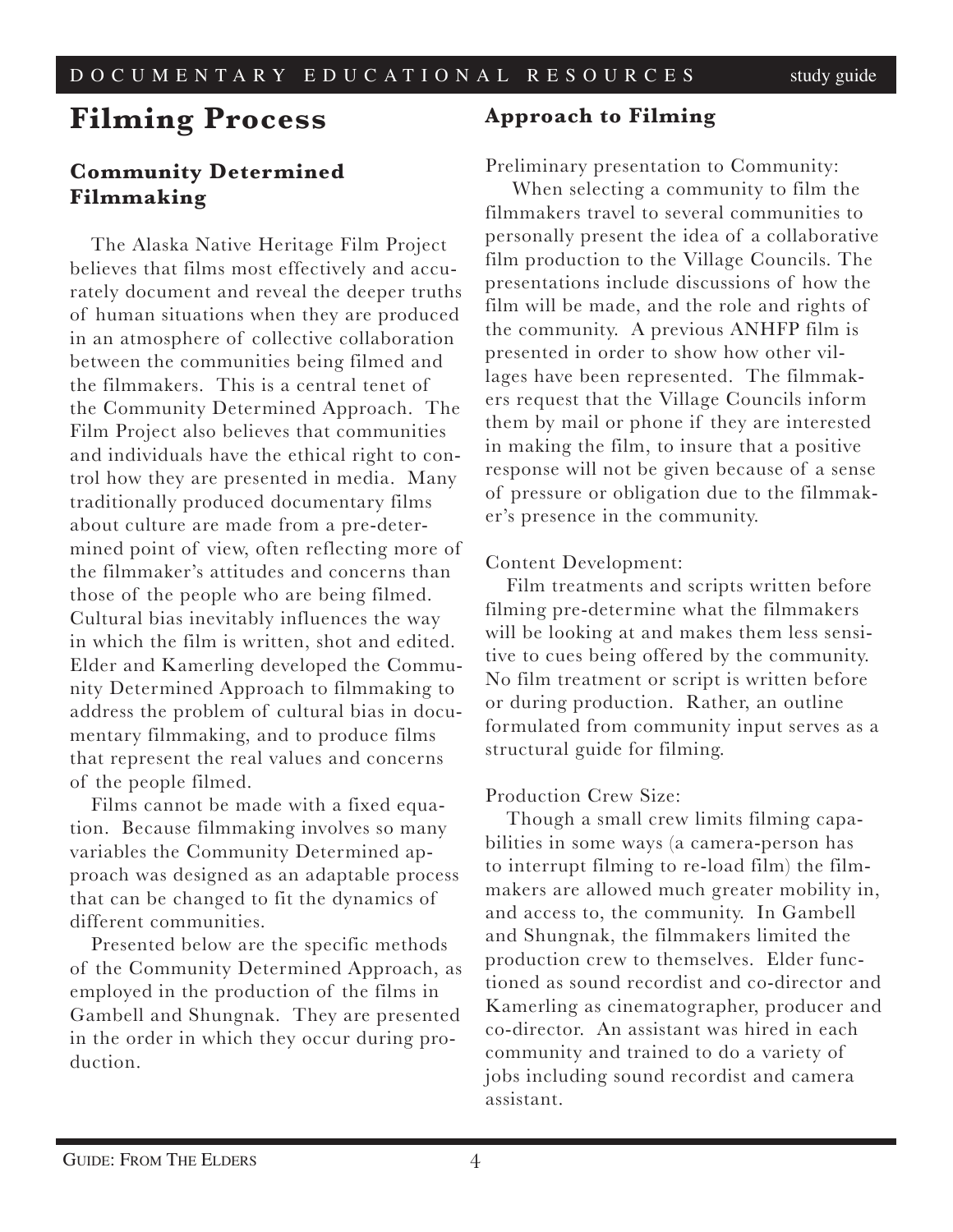Extended Stay in Community:

 An extended stay in the community is a basic requirement of the collaborative filmmaking process. The long period of time in the village frees the filmmakers from inflexible shooting schedules and allows them time to settle into the pace of the communities. This stay in the community is an important time in which the filmmakers become more sensitive to the ways in which their own cultural conditioning affects how they see and how they interpret what they see. The time also gives community members the opportunity to become familiar with the filmmakers and their equipment, and helps to de-mystify the filmmaking process. Elder and Kamerling lived in Gambell for two months and in Shungnak for three months while shooting the films.

### Participation in Daily Life:

An extended stay in a community can achieve little without participation in the daily life of the people. Participation in subsistence and social activities becomes a symbol of the filmmakers' openness, willingness to learn, and respect for the community. As the filmmakers become functioning members of the community (although temporary ones) some social and cultural barriers are relaxed creating the opportunity to develop the friendships that are at the core of Community Determined filmmaking.

### Alignment Within the Community:

The way in which decisions are made in determining content and direction of the film must mirror the ways in which decisions are made in the community. Alignment with churches, schools or other resident agencies in the village is avoided when they are considered outside of the local decision-making

process and power structure. Upon entering the communities the filmmakers seek to gain the active participation of both the modern and the traditional decision making bodies, which in Gambell and Shungnak included the Village Council, elders, community leaders and certain powerful families or clans.

### Direction Through Community Consensus:

The filmmakers rely on non-Western forms of consensus gathering in formulating the content and direction of the filming. While the Village Councils monitor the projects and provide final approval, they do not solely determine what and who should be filmed. Topics for filming are collected during informal daily visits with individuals and families in the community. Suggestions are continually collected and reintroduced during these visits. For example, a suggestion from one family of a filming topic is mentioned to the next family who may concur or suggest another. After several weeks certain topics repeatedly occur. When a list of topics has been achieved it is then presented to the Village Councils for review and approval. The same process is used in determining who should appear in the film, who should speak for the community in interviews, who should take the film crew in their boat, etc.

### Respect for Individual and Community Rights:

During filming the highest priority is placed on allowing people to present themselves in the manner they choose, for example, speaking in the language of their choice, and selecting the time and location of filming sessions. It is made clear to the entire community that anyone can tell the filmmakers to stop filming at any time and their request will be honored without question. Requests to omit segments already filmed are honored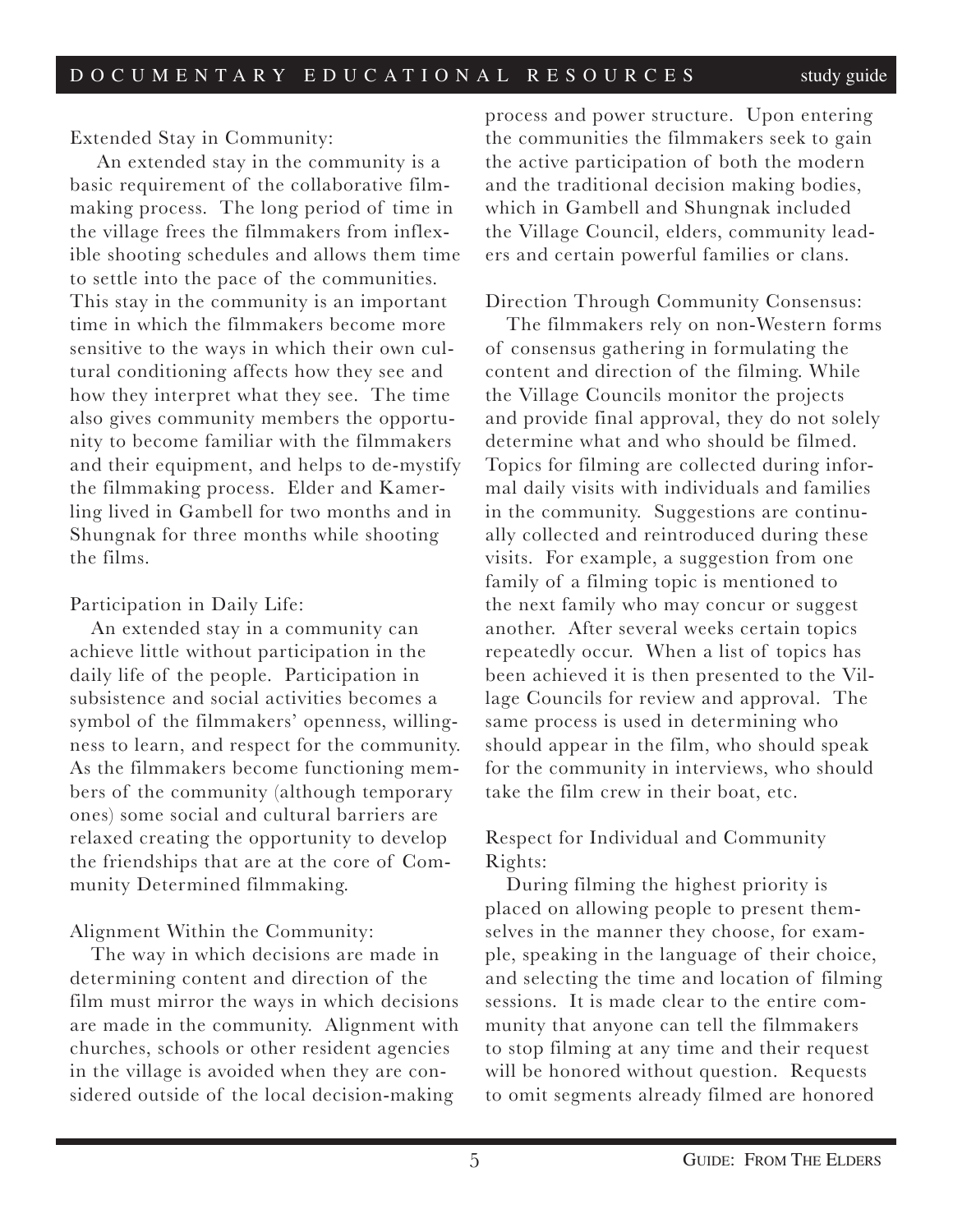in the same fashion. This "rule" contributes to the community's sense of direct control over the production and strengthens the collaboration.

Role of Filmmakers During Filming:

When filmmakers direct specific actions or ask for them to be repeated for the camera, the subjects begin to look to the filmmakers for direction and approval, which compromises the spontaneity of the event and the objectivity of the camera. During the filming process the filmmakers do not intervene or participate in filmed activities. Activities and events are filmed as they occur, with nothing being artificially staged or enacted solely for the camera. Actions are never asked to be repeated for the convenience of the camera. The extent of the fimmakers intervention is an occasional request for subjects to wait while film is loaded or a lens is changed.

On-Location Community Review:

The filmmakers make available the sound recordings and rushes (processed, unedited film without sound) for community review. Tape recordings of interviews and actualities are played back and rushes are projected for small groups of people. These playback sessions show community members how the filmmakers are "seeing them". It also gives community members a deeper understanding of the filming process. A certain amount of community direction comes from these review playback sessions, but because facilities are not available to show picture with sound, the review is not as detailed as in the editing phase.

Cash Reimbursement to the Community:

The filmmakers compensate individuals and families in cash for electricity (used for lighting and battery recharging), gas used in transportation and other commodities where a direct cash outlay is involved. People are not paid for appearing in the films because they are community projects. The only individuals paid are production assistants and individuals hired directly to perform technical roles or provide other services. In Gambell, elders filmed were compensated for their time with in-kind commodities, such as a drum of heating oil or gas, because of their special status in the community. An effort is always made to support the local economy by buying food and supplies at the local stores instead of bringing them in from outside the village.

# **Approach to Editing**

Films are most powerful when they are designed to be experiential - when they involve the audience on a feeling as well as an informational level. ANHFP films are edited to involve the audience as participants rather than as passive observers. To achieve this participatory experiential quality in a film, ANHFP employs several techniques: 1) Minimal voice-over narration or commentary is added. Film material is allowed to speak for itself without interpretation by the filmmakers. 2) Scenes are edited to convey the real-time of events filmed; footage is not manipulated through juxtaposition or other editing techniques to create new meanings imposed by the editor. 3) Using camera takes beyond conventional documentary standards, some up to 10 minutes in length, creates for the audience a sense of the rhythm and movement within the real event. The camera "looks around" as an observer might, heightening the sense of participation.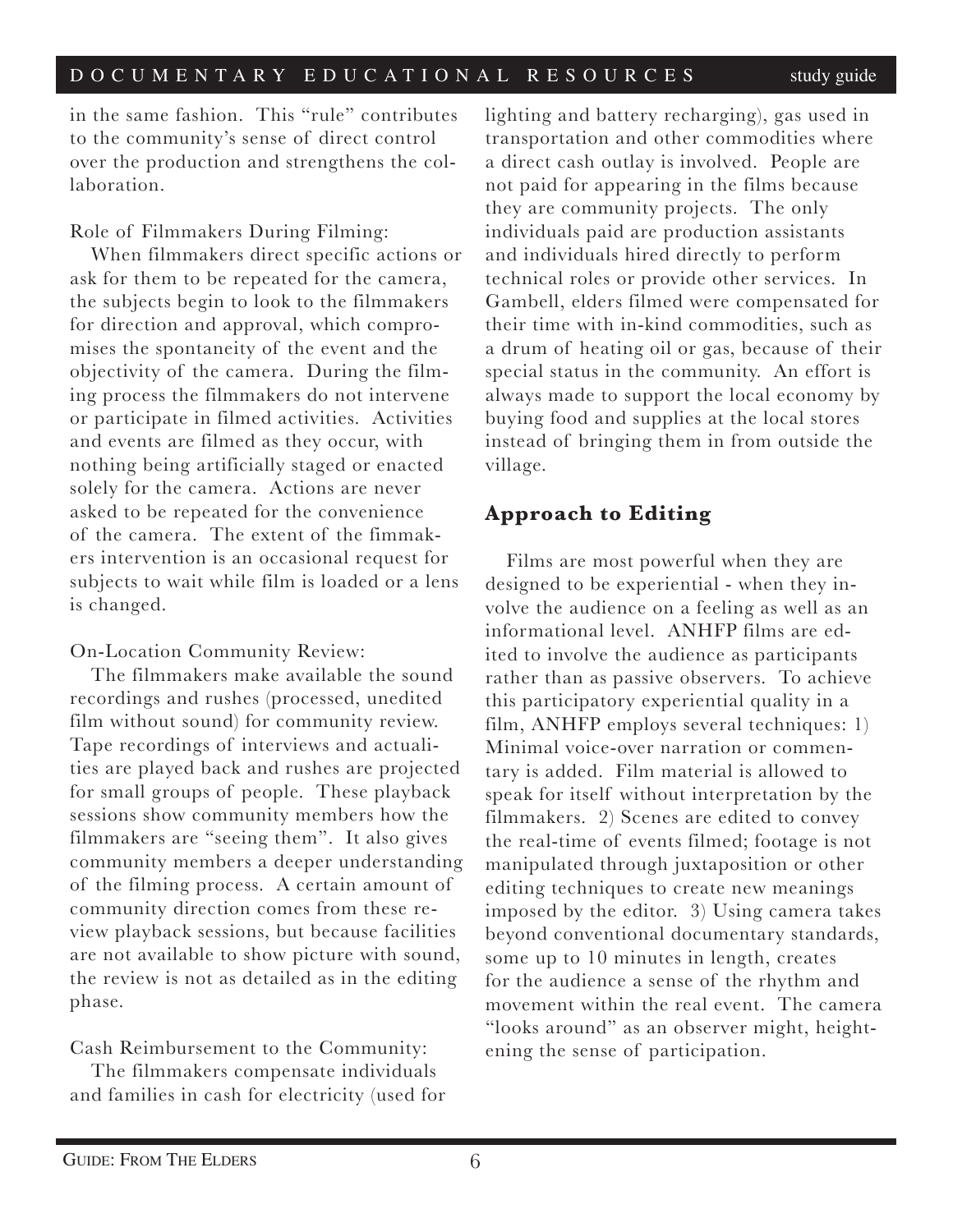### Accuracy:

Accurate presentation of events is a priority in editing. It is achieved largely through the continuous involvement of translators and advisors from the region filmed. Subtitle and voiceover translations of Native language dialogue are kept as close to the literal translation as possible while still conveying the full meaning of what has been said. All aspects of the film, from the basic structuring of events to the detail of sound effects must be accurate from the perspective of the community.

### Subtitles:

Where possible, English translations are provided by subtitles rather than through voiceover narration. Subtitles allow the speaker's manner of expression and emotions to come through to the audience directly, however, subtitles have the disadvantage often of not being able to keep up word for word with the dialogue. Some compression is sometimes necessary.

### Accessibility to Audience:

The content of ANHFP films on Alaska Native culture is designed to be accessible to a wide range of audiences. During the editing process the work-in progress is "test screened" for a variety of audiences. Students, scholars, representatives from the community filmed, media producers and the general public are all invited to view the film and give critical responses. These test screenings help to insure that the film is being made with the needs of a diverse audience in mind.

### Final Community Review:

At the end of the editing process the film is returned to the community for final review and approval. It is shown to both the Village

Council and to the community as a whole. The community is also provided with a copy of the finished film.

### Problems Encountered:

While Community-Determined Filmmaking has proven itself a successful method, there are aspects of the process that are inherently problematic. The method is time consuming and therefore costly. Without a script or treatment to structure the filming, it is not uncommon to have gaps in continuity that only become apparent during the editing phase. The film should ideally be edited on-location to provide maximum input from the community. This is difficult because of the expense of shipping 16mm editing equipment to village locations. Since 1/2" videotape-editing equipment is much more available and portable than 16mm equipment a possible solution may be to have picture and sound transferred to video cassette and sent to the filmmakers on-location for rough editing and community review.

# **Application of Community-Determined Method**

The principles of the Community Determined Approach collaborative decision making, and providing individuals with control over how they are presented, are readily applied to the work of anthropologists, linguists, oral historians, folklorists and media producers. The Community Determined Approach has application in any situation where an individual or group of people is being documented or is the source of material or information being collected. These methods will require modification for use in other disciplines, but the basic philosophy remains the same:

Contact appropriate authorities to secure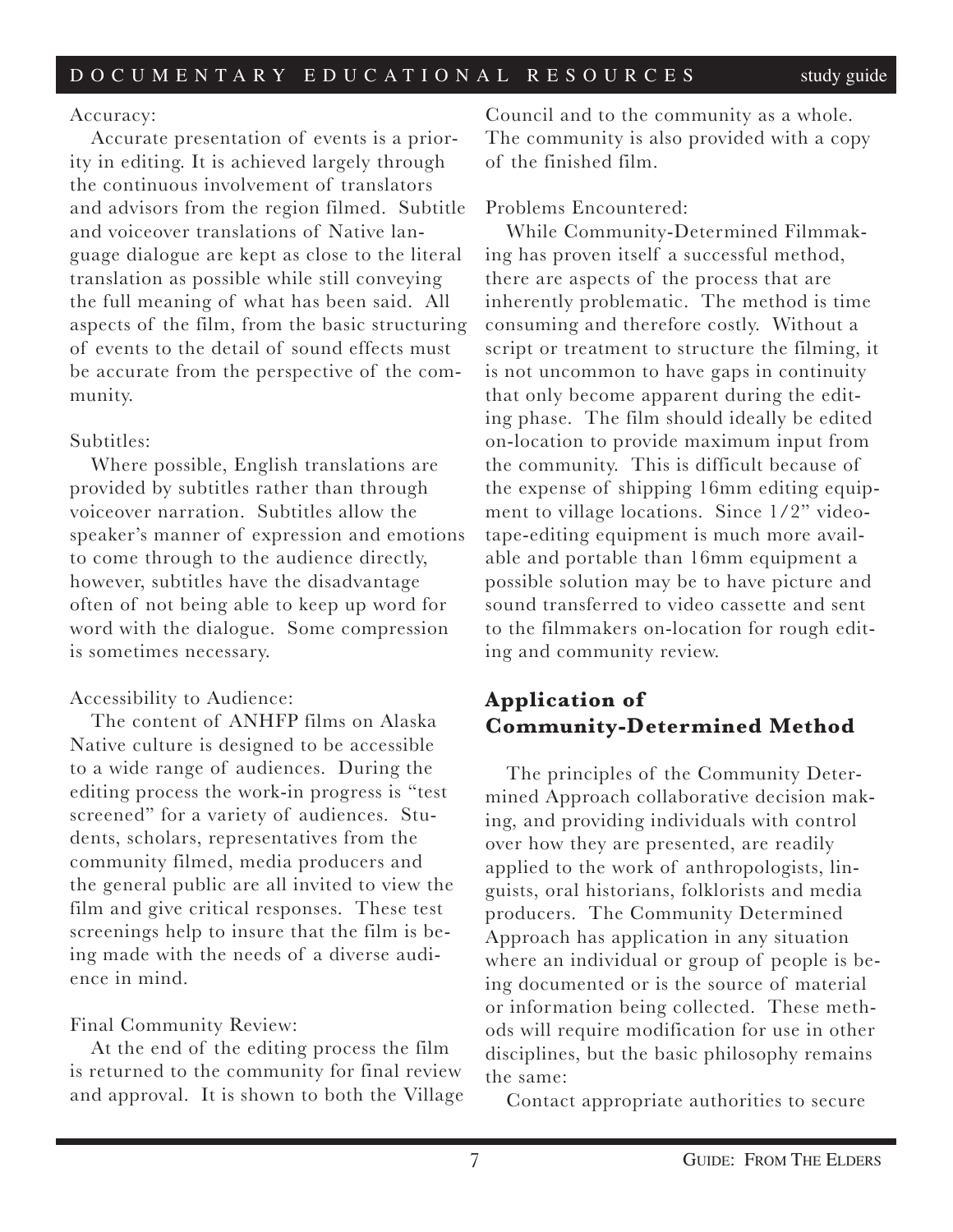permission before arrival in the community.

Identify the proper spokespeople in the community.

Inform the participants exactly what the goals of the project are, what is required to achieve those goals and how the information collected will be used.

Encourage participants to speak in their preferred language and use translators if necessary.

Give control of the recording session to the subject, i.e. when and where to record, when to start and stop, and what to include.

Record whole segments, from the time a person starts to the time they stop, without making editorial decisions about "what is important."

Use advisors from the region in the editing phase of the project.

Hold final community review and obtain approval before release to the public.

Provide copies of the completed work to participants or the community along with any additional material they may request, such as recordings, photographs, etc.

Professional organizations such as the Oral History Association have established their own guidelines for the ethical and accurate collecting of material which should be considered as well.

# **Note on Recording Quality**

High quality recording should be the concern of all who document cultural material, not only media producers. The elders are the source of information and knowledge unavailable from other sources. Tape recordings of their knowledge constitutes a cultural trust and great care must be taken to make them of the highest technical quality to ensure their value to future generations.

# **Guide to In Iirgu's Time**

lirgu Samuel Irrigoo:

Samuel Irrigoo was born July 10, 1891 in Gambell. He grew up in the traditional way as a hunter, but he also was among the first generation to attend the missionary school and learn English. In his youth Samuel gained a reputation in wrestling, an indigenous sport of great importance in Gambell. Later he distinguished himself as a whale harpoonist, and in time, he became a boat captain. Samuel earned income through the



means available at in that time: fox trapping, ivory carving and construction of government projects on the island. He served on the Village Council, but he was more active in the Presbyterian Church, which he joined in 1940. In the spring of 1985, just before turning 94, Samuel died in Gambell.

His parents were Waamseghaan and Amenaanga. His oldest brother, Awergen (Ira Iworrigan) was a very powerful man in Gambell, and another brother, Aghtuqaayak (Richard Okhtokiyuk) became a medicine man. lirgu's sisters were Suunaaghruk (Edna Soonharook), Amaghelek and Aghnalqwaaq.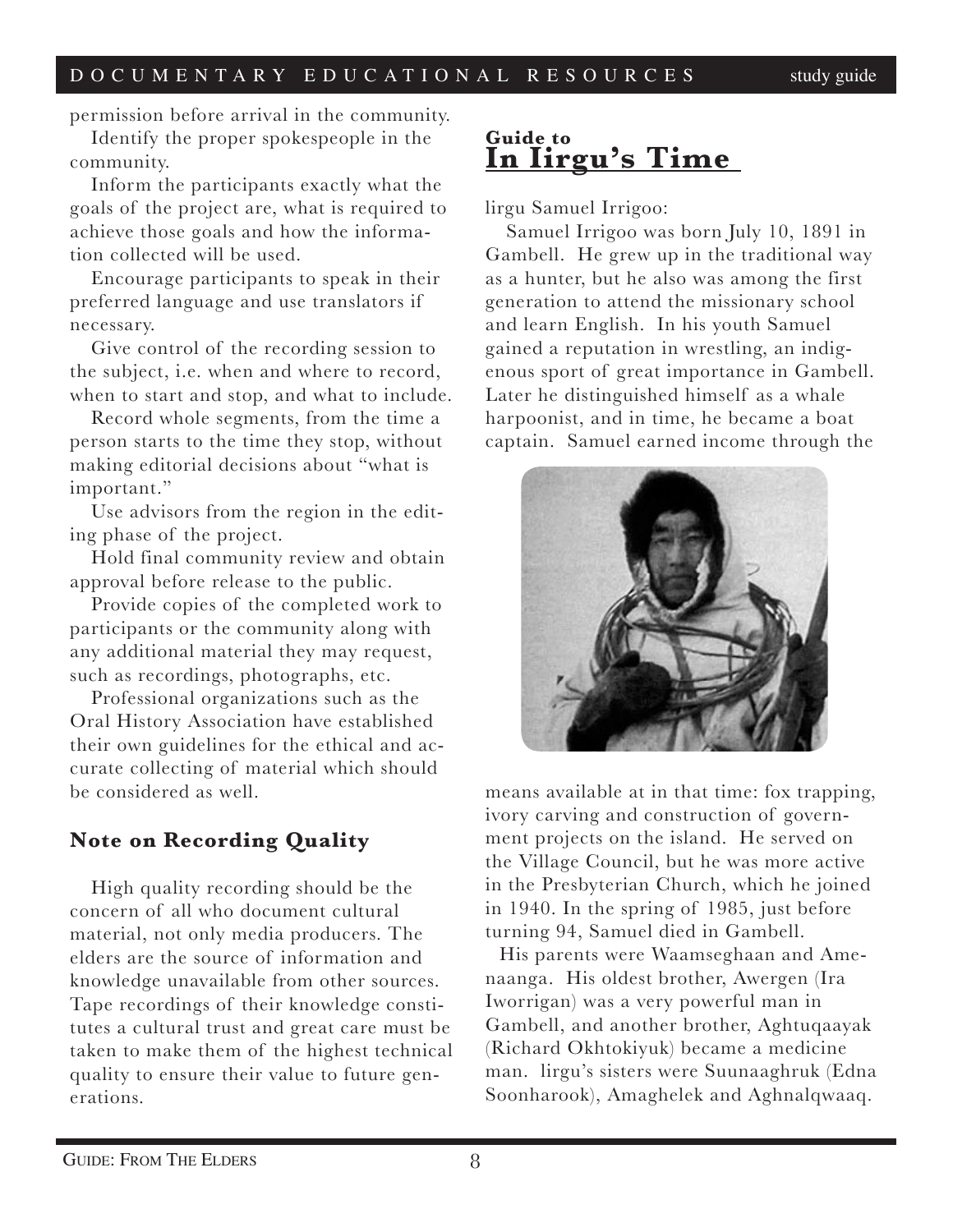His family belonged to the Pugughileq Clan. Samuel married Sunqaanga (English name) and they raised two children, Clarence and Ora Gologergen.

# **Context of Filming**

Samuel was 83 years old in 1974, when the filming took place. Elder and Kamerling came to know Samuel through younger members of the Irrigoo family. Several of these relatives were present when the filming began and remained to listen. Samuel's granddaughter is seen sitting with him at the table.

On film Samuel Irrigoo gave an historical account, in Siberian Yupik, of the village of Gambell from the time he was very young, when the first missionary arrived. Woodrow Malewotkuk, who was working for the film production as sound-recorder and production assistant, translated for the filmmakers. The filming session was undirected by the filmmakers with the exception of the final few minutes in which Samuel was asked to talk about how whaling was done in the old days (included in *At the Time of Whaling*).

## **Narrative Genre**

Note: Information about genre and style has been provided by translator Linda Badten (who grew up in Gambell and later taught school in Fairbanks) and reviewed by other people from the island.

Samuel speaks in the genre of ungipamsuk or historical narrative. Ungipamsuk are accounts of true events that happened to the speaker, to a person he knows, or possibly to someone long ago. Often there were lessons to be learned from these stories, but they were clearly different than apeghtughi, instructional "how to" talks.

Ungipamsuk were told as informal enter-

tainment, often when an event triggered a recollection. Occasionally ungipamsuk were told during story telling sessions in the evening, and elders would tell them to young people who came to visit.

Traditionally, it was expected that ungipamsuk be told accurately as they were heard. Truthful rendition was a sign of one's honesty and dependability. On film Samuel frequently refers to how he acquired his knowledge, how old he was or how much he was able to remember at the time an event occurred. In the traditional manner, he gives this information out of courtesy to his listeners, so that they may judge his knowledge on the subject.

In style and form, Samuel talks on film as he might to a younger person on the island, however parts of his narrative are common knowledge in Gambell, and would not normally be included.

# **Transcript of English Subtitles**

NOTE: In some instances, the subtitles represent condensed translations of the elder's spoken words.

This story is from as far back as I can remember, when I was a little boy.

In those times, the men were: Aghtuqaayak, Mangtaquli, Ataayaghhaq, Kemkelqangen,

and others I have forgotten,

because it was so long ago.

When I was old enough not to forget,

the first missionary came here. His name was V.C. Gambell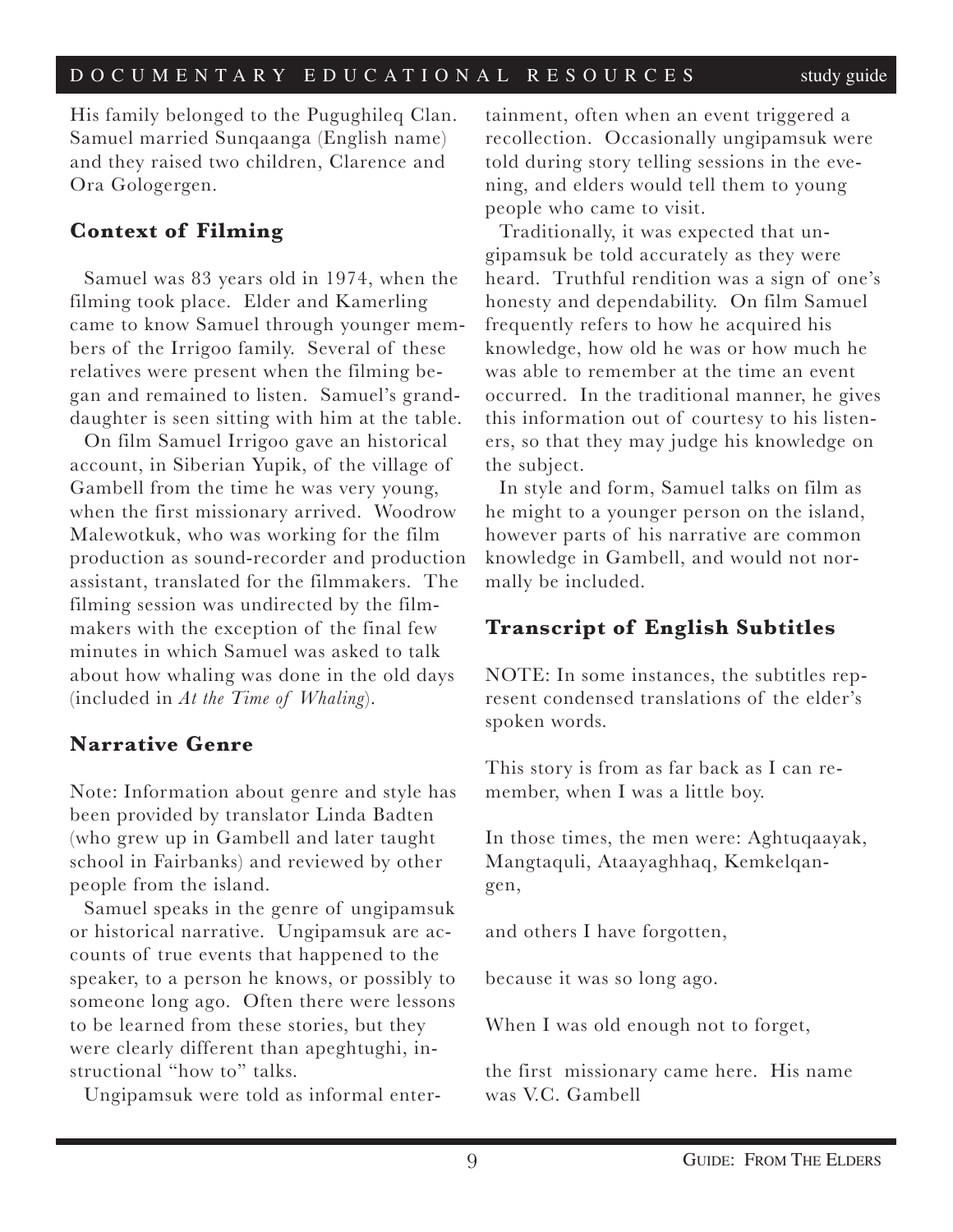"When I was old

enough not to forget,

came here... He did

He was just telling

not seemingly try to

the first missionary

convert us.

stories."

That is how the village of Sivuqaq got its name in English.

He was a school teacher also.

He arrived here around the year 1891, that long ago.

He came to tell us about God. We had never discussed spiritual things openly before.

The captains of the whaling boats would go-

down to the beach and pray.

They worshipped hard,

so that in springtime they would catch plentyof food, plenty of whale.

V. C. Gambell used to tell a lot of stories. He rang a bell,

and people gathered to listen, even the old men.

He did not seemingly try to convert us.

He was just telling stories.

As time went on, story after story,

people began to convert themselves. They became believers.

The Siberian people came here, to Sivuqaq, when they had hard times over that way.

They were the ones who made trouble for the

white people.

During their stay they made a better life for themselves, and then they sailed back to Siberia.

In my time,

the Siberians who came here and stayed were Walanga and Alngiigwtaq.

Their second generations are doing well now. They have big houses.

> It has always been said that Sivuqaq is a good place to live.

When I was a bigger boy,

a little man named Sheldon Jackson came, a missionary.

He was wearing glasses when I saw him.

He brought the missionary here a reindeer and a pig.

The Siberians were asked to kill the reindeer.

I suppose Sivuqaq people could have done it.

Then somehow the pig got loose and ran away.

I saw it myself. A man was chasing after the pig,

That pig was so different from dogs. It wasn't too fast!

Somehow they finally got a hold of the pig and killed it.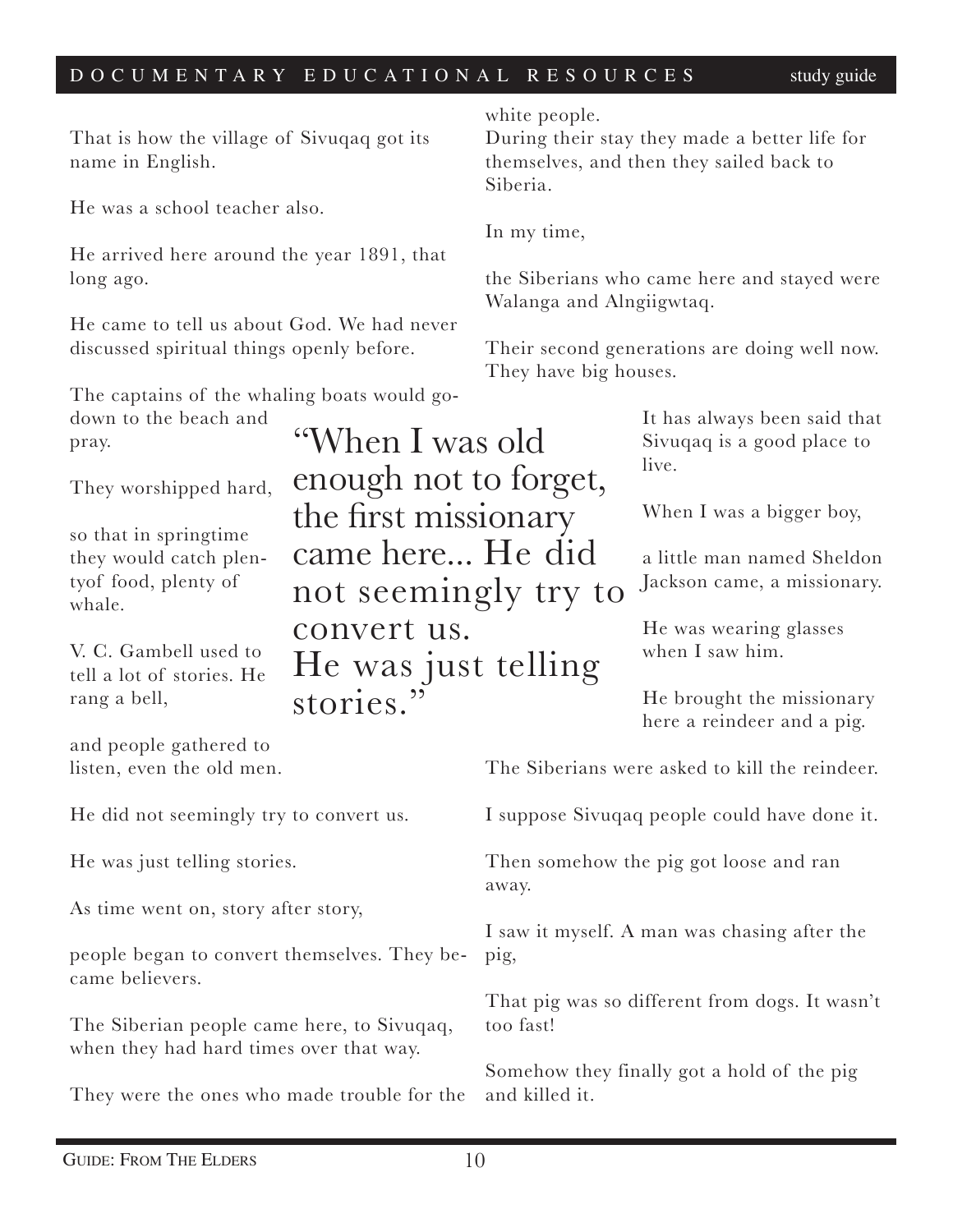| Afterwards, they put it in hot water while it<br>was still wiggling, and all the hair came off. | That was Eghqaaghaq and Yaavgaghsiq. Also<br>Quwaaren.                                  |
|-------------------------------------------------------------------------------------------------|-----------------------------------------------------------------------------------------|
| From then on, as I was growing up,                                                              | He was always good at bringing in whales.<br>Almost every year he got a whale.          |
| everything was alright. We went up to Siberia<br>and the Siberians came over here.              | Later we started to make skin boats again<br>like long ago.                             |
| Much has changed, but I remember well<br>those times before airplanes.                          | We added keels and curved ribs like on the<br>wooden boats.                             |
| Today life is easier.                                                                           |                                                                                         |
| We have machines to travel in.                                                                  | These are good, sturdy boats. We have<br>caught many whales using them.                 |
| We are beginning to be a little like the white<br>people.                                       | With these boats they got a whale just the<br>other day, those children of Qilleghquun. |
| I myself have learned to speak some English.                                                    | Today we are all eating mangtak [whale skin<br>and blubber].                            |
| But now, some of the younger people are for-<br>getting their own language.                     | Everyone received some.                                                                 |
| They don't even know some of the words we<br>use.                                               | Long ago, they didn't divide up mangtak<br>equally.                                     |
| When I was older, they started getting wood-<br>en whaling boats from the Whites.               | The ambitious hunters took a bigger share.                                              |
|                                                                                                 | Poor hunters got very little.                                                           |
| They stopped making so many skin boats.<br>I was old enough to remember clearly by              | It was Uziva who started the custom of di-<br>viding mangtak more equally.              |
| then.<br>Hunters got many whales with these wooden                                              | Now the whole village shares mangtak equal-<br>ly.                                      |
| boats, even young hunters.<br>I can remember when the village got five                          | We even give some to the mainland people,<br>and to the Savoonga people, as well.       |
| whales in one year - twice that happened.                                                       | In many ways our life is changing.                                                      |
| I remember captains who got two whales in a<br>year.                                            | We have come to love each other. We've be-                                              |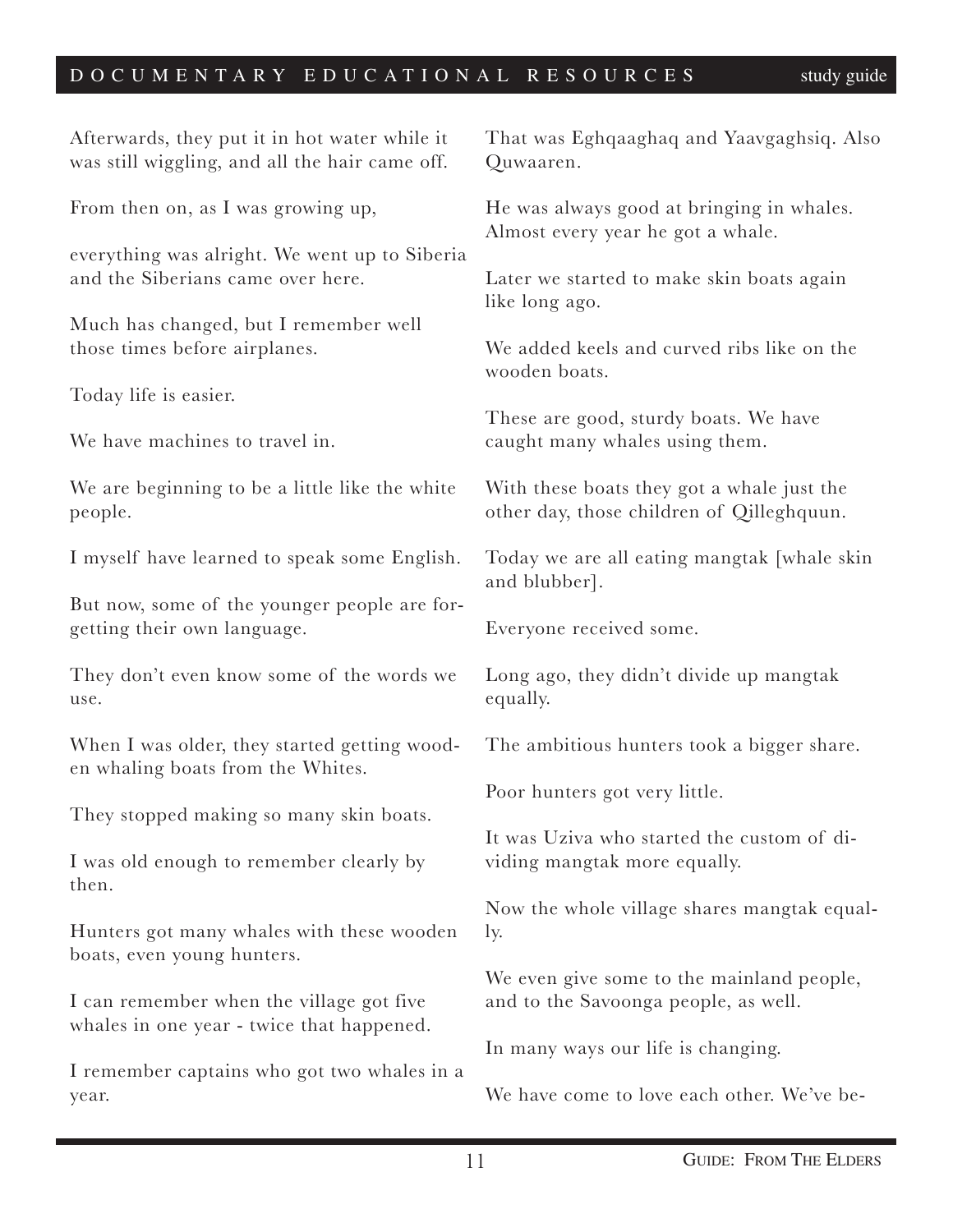come believers in God.

Our souls have become as one. I wish everyone would be this way.

Now our way of living is easier.

Look how many times the airplanes came today!

We have many machines for traveling. The younger people don't walk anymore.

They don't even walk a short distance.

Long ago,

we walked great distances, all the way to Savoonga and Pugughileq, not even by dog team.

Those mountains way over there, we walked to the top of them.

Now the younger people, our own children, don't do that anymore.

They don't travel that way.

And they sleep so deeply now!

Long ago, we slept little and became used to it.

Even myself, I was accustomed to sleeping that way.

It is the time for eating whale now.

There is a lot of open water out there.

Some men -went out hunting today. I wonder what the news is.

### **Notes**

Presbyterian missionary V. C. Gambell and his family were killed in 1893 when their ship was lost at sea while returning to St. Lawrence Island. The settlement of Sivuqaq was renamed Gambell in his honor, although St. Lawrence Islanders still refer to the village as Sivuqaq when speaking in Siberian Yupik. Gambell first arrived on the island in 1894, not 1891 as Samuel says (Hughes 1984).

Irrigoo is referring to the atrruk orchkwaek, meaning "sacrifice", which was held by each patrician at the time of a full moon between February and April, before the whaling season began. Preparations began long in advance with collection and storage of the ceremonial foods including greens, reindeer fat (obtained through trade) and later, tobacco. Hughes (1984) describes one clan's ceremony:

When later in the winter the day of the ceremony finally arrived, the boat captain, his wife, his harpooner, and sometimes the rest of the crew took all the foods down from the meat rack and, working on several wooden platters, molded them into long low mounds. These were placed in the center of the room in the boat captain's house and covered with a walrus skin. Over the foods were hung the captain's hunting gear--such as his special visor, worn only on the hunt and symbolic of his status as well as presumably possessing an inherent power. The captain's bag of special hunting charms was also hung over the foods... The captain and the rest of the group then sat around these foods singing and praying through the night.

Long before sunrise all the participants went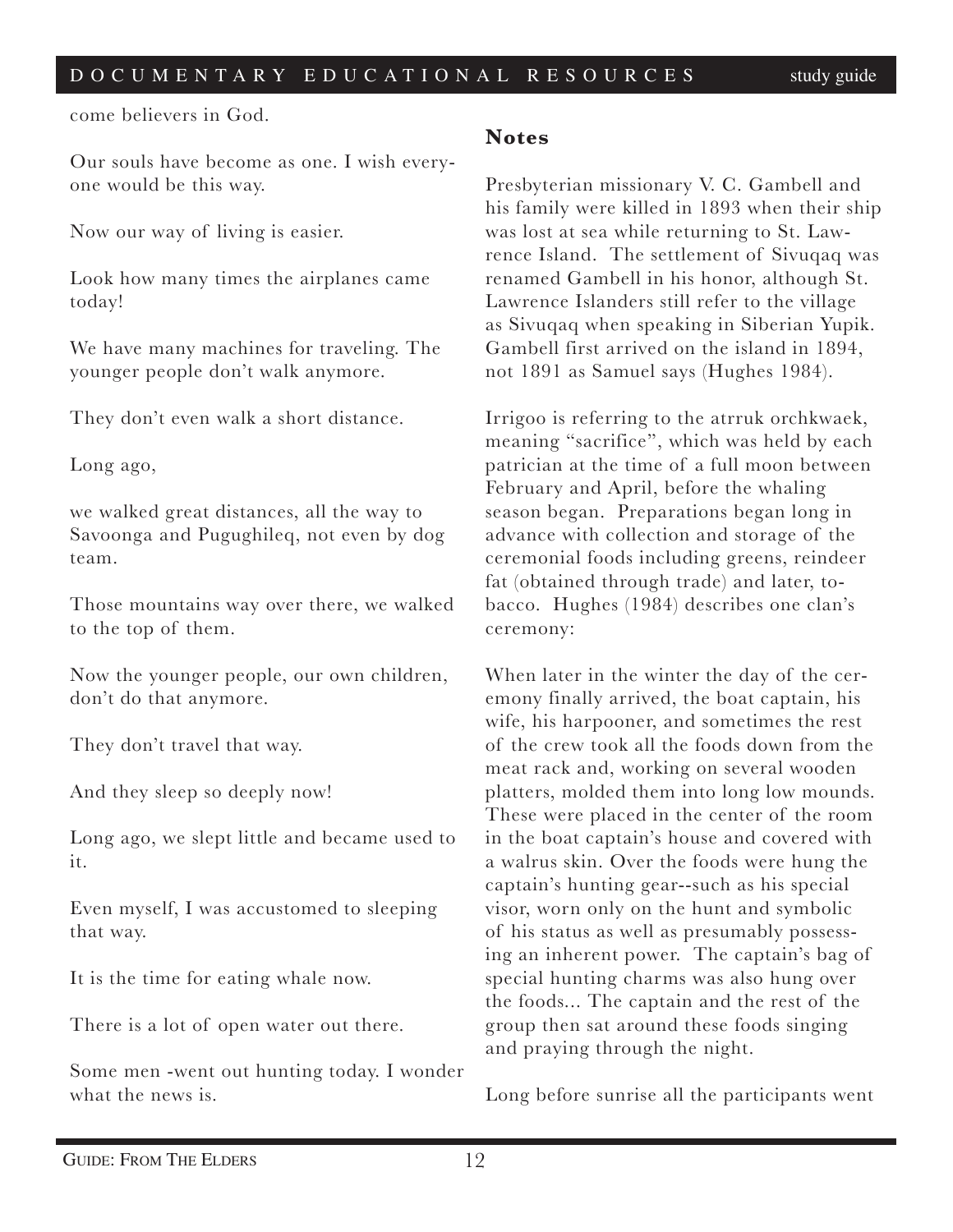down to the shore, carrying the trays of food with them. There they lowered the boat into the water, all the crew got into the craft, and they paddled out a short distance from the shore [as if they were going out on a hunt] where they once more uttered prayers. Then they returned to the shore to await the coming of sunrise. At dawn, the sacrifice of food began. The captain took a small portion from each platter, broke this into small bits, and threw these into the air, into the sea, and onto the land. As he did so he recited prayers asking for a successful hunt during the coming season. Following the sacrifice of ritual foods, the crew ate what was left on the platters, and anything remaining after that was distributed to other people in the village.

Lincoln Blassi and John Apangalook give similar descriptions of the ceremony in Lore of St. Lawrence Island (1985), but they place more emphasis on the feast and distribution of food after the sacrifice at the water's edge.

Gambell's methods of converting the people are in keeping with the traditional Eskimo way of affecting change in others, through indirect communication without making demands or creating a confrontation. The translators suggest that Irrigoo gives this story as an example of the "right way" to persuade people to one's own side.

Food supplies often became scarce at the end of winter. If spring weather and ice conditions were bad, sometimes St. Lawrence Islanders, communities on the Siberian Coast, or both, were not able to reach the spring migrations of sea mammals. While such food shortages were sometimes responsible for travel back and forth across the Straits, more often such trips were made for trading or other purposes. Siberians often came to

Gambell to collect driftwood for boat frames, since driftwood was scarce on their side of the Straits.

William F. Doty (1899), the second Presbyterian missionary to live on St. Lawrence Island makes the following entries in his journal about Siberian visitors:

May 15: …'Captain Jack,' Mycokuk, and one or two others, all of the Indian Point [Siberia] contingent that has wintered here, attacked the house about midnight, hurtling large stones at one of the doors. They were too drunk to accomplish their purpose ...The Indian Point element ought to be prevented from such attempts, and probably their expulsion alone can guarantee this. The other natives here were oblivious that an assault was in progress upon the school building, and in any event would not want to interfere with Indian Point natives, who are more numerous and better equipped to carry on war than are the natives of this place. Indian Point, in Siberia, is only 40 miles distant from Gambell, and has a population double that of this village, yet the deer men [Chukchi] are their allies, furthermore. Again and again in former times, the Siberians have nearly exterminated the natives of this island.

Missionary V.C. Gambell (1910) reports on his relations with the St. Lawrence Islanders. These comments suggest that the Villagers also caused some trouble for the missionaries:

On the whole, our Eskimo neighbors were by no means bad people to live among. All except the four shamans were well disposed to us, and often showed their good will by neighborly services.

Their desire to learn our methods was prob-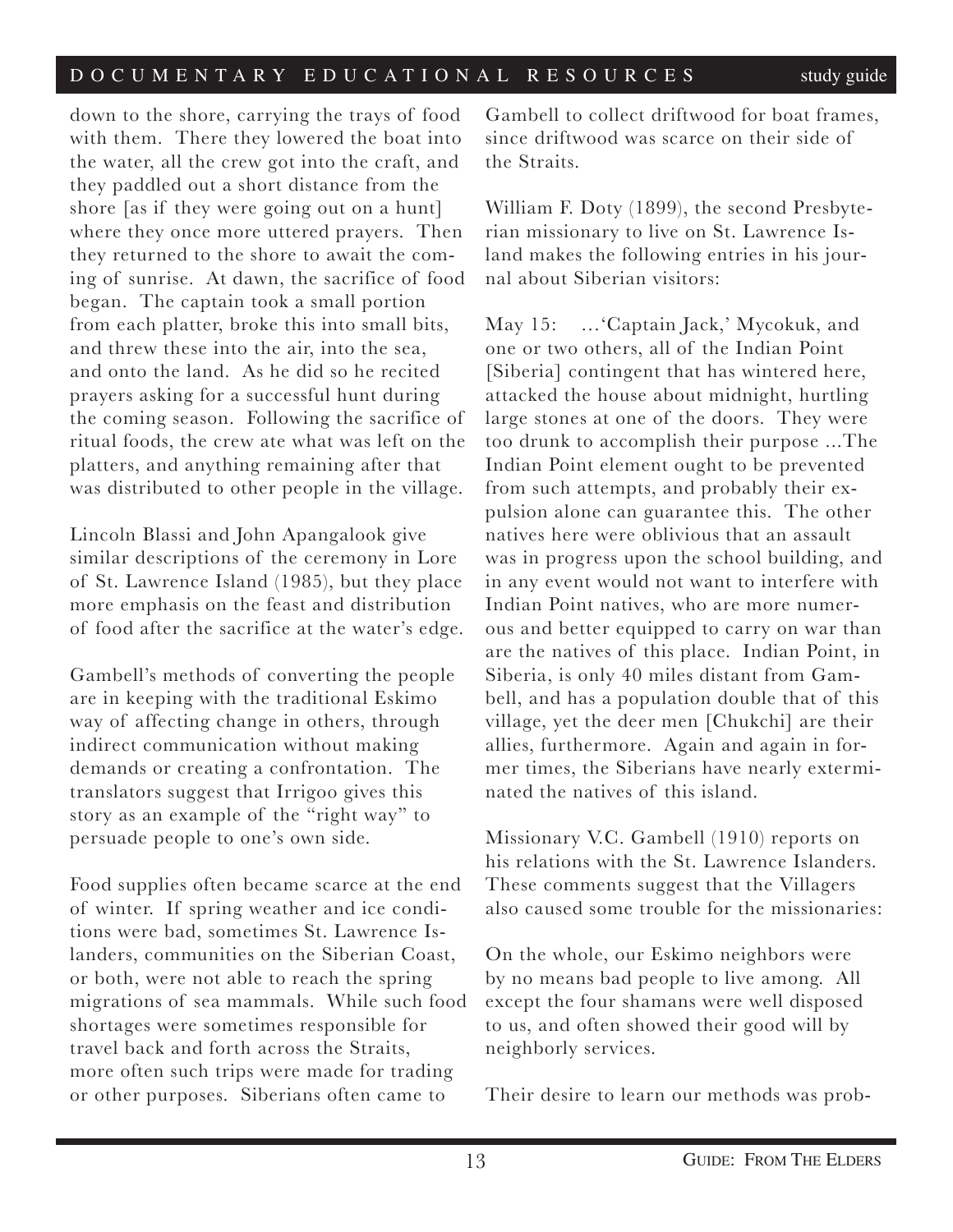ably the chief reason why Aabwook plays the Paul Pry about our doors and windows. He also tried to 'bewitch' us, use the power of the evil eye, and make incantations, which would cause the Eskimo demons to enter our house. Moreover, he was a cunning thief - a regular old fox. A book would hardly suffice to contain all the irritating, odious experiences, which we had with this unspeakable old knave.

...had they [Aabwook and another shaman] not been afraid Captain Healy, of the cutter Bear, would inquire into it and hang them, I make little doubt they would have had us killed.

In 1900, Sheldon Jackson, a Presbyterian missionary who became the U.S. General Agent for Education in



Alaska, arranged for 42 reindeer and several Lapp herders to be brought to the island to insure greater stability in the island's food resources and economy. When the pig and reindeer that Irrigoo speaks of were brought to the island is not known. No one from Gambell that I spoke with had heard this story, though all found Samuel's telling of the story extremely funny.

The traditional flat-bottomed skin boat (angyapik) built by St. Lawrence Islanders

was very similar in design to skin boats used by Eskimos throughout the Arctic. The boat was made of split walrus skins stretched and sewn with sinew over a wooden frame with baleen lashings. The wooden boats that St. Lawrence Islanders began to acquire from the whalers were larger, more sea worthy, and especially fast and maneuverable while under sail as compared to the skin boats due to their centerboard and "false keel" assembly.

Whaling ships entered the waters of the Bering Straits around 1848. Between 1869 and 1932 St. Lawrence Islanders gradually made the transition to wooden boats. The flat bottomed skin boats continued to be used for excursions close to shore.

> Before 1900, whaling boats were obtained mostly through the trade of baleen, a relatively useless and abundant commodity for the St. Lawrence Islanders. At the season's end, the baleen from one whale could buy many used whaling boats for the village.



After 1900, when the market for baleen fell off, the Islanders purchased wooden boats with money

made from trading fox furs.

Around 1930 some King Islanders visited St. Lawrence Island (probably staying with the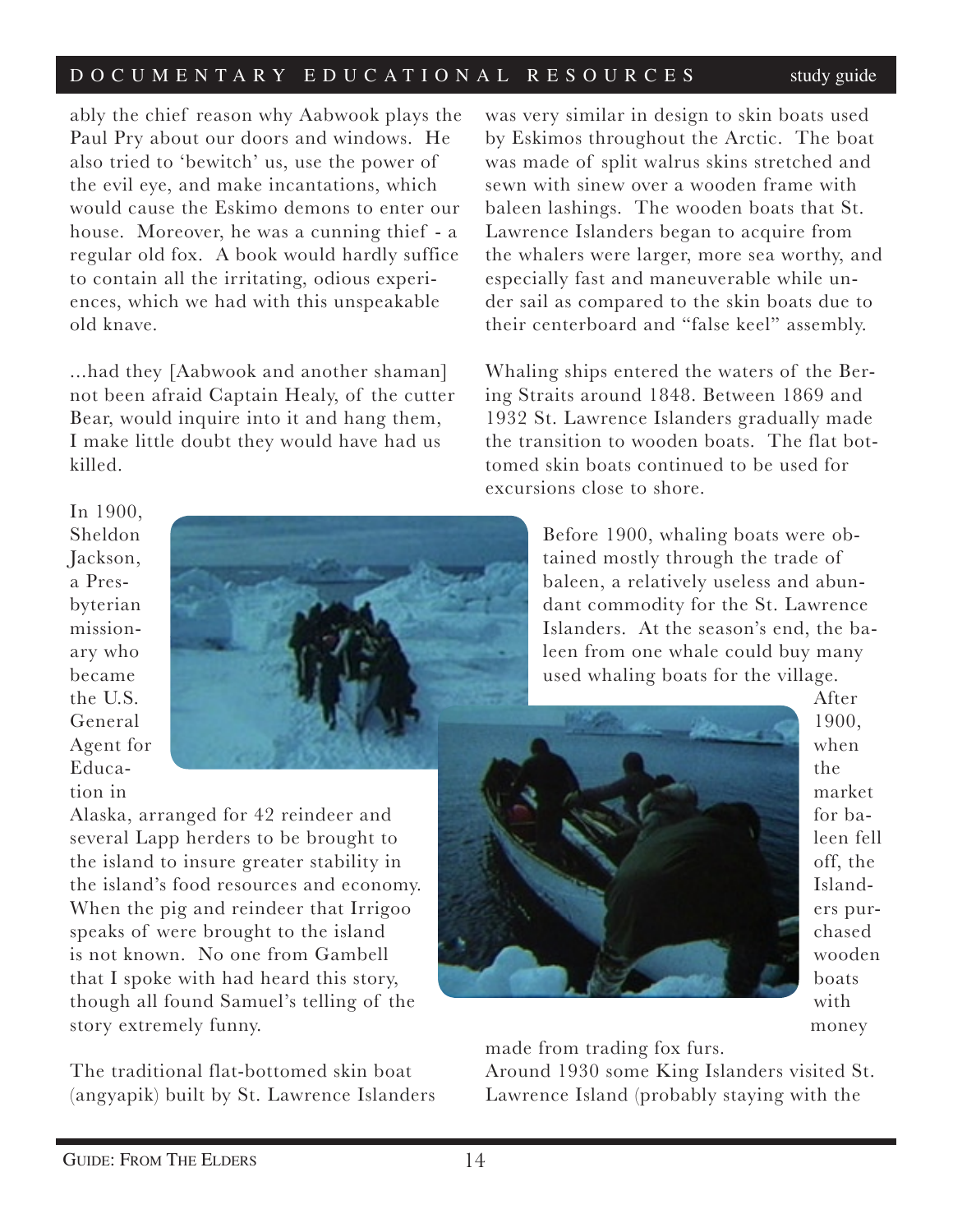Irrigoo family, and brought with them a new technology for making skin boats, as Irrigoo says, "ones with keels and curved ribs like the wooden whale boats." These skin boats were considered far better than the old flat-bottomed skin boats or the wooden boats. At the

Mangtak is equivalent in Siberian Yupik to what is called Muktuk in other Eskimo languages. This layer of whale skin and underlying fat is a widespread delicacy and is the most coveted part of a whale, although meat and baleen are also recovered.

same time the wooden whaling boats were becoming harder to acquire due to a collapse in the fox fur market.

The new skin boats

held an equal load to the wooden boats and were equally seaworthy, but they were much lighter and easier to slide over the ice due to their ivory keel strip.

These last factors were very important since if a crew was caught in bad ice conditions they might have to drag a boat several miles to the safety of open water. The new skin boats were also more flexible and thus held up better to the stresses of ice in the water. Finally, they could be made right on the island, mostly out of local materials. In comparison to the original flat-bottomed skin boats, the new skin boats were much easier to build, carried a larger load, were faster and more seaworthy, and accommodated an outboard motor more readily. Between 1930 and 1954 the new "keeled" skin boats entirely replaced the wooden boats (Braun 1981).

Hughes (1960) reports that traditionally, the boats that assisted in striking a whale were entitled to a bigger share of its mangtak, baleen etc. than the other boats, with the first boat to strike getting the most. In dividing the mangtak, the whale's skin was divided into concentric circles around its girth and the boats that struck the whale took the sections of larger girth. However, within each

boat the meat was often divided equally among the crew-members.

Between 1940 and 1960 Hughes (1960) reports that:

This system of boat shares has changed so that now the household is usually the basic unit of division, with each share being equal. This change has been attributed to two of the elderly men, each of whose boats had killed whales (which therefore "belonged" to them as far as directing the butchering was concerned). On the first such occasion the mangtak was placed in equal piles; the meat was then divided equally among the crew members. On the second occasion, which occurred within the last four or five years apparently, the pattern of equality went one step further. Division this time was in terms of piles for each household. The rationale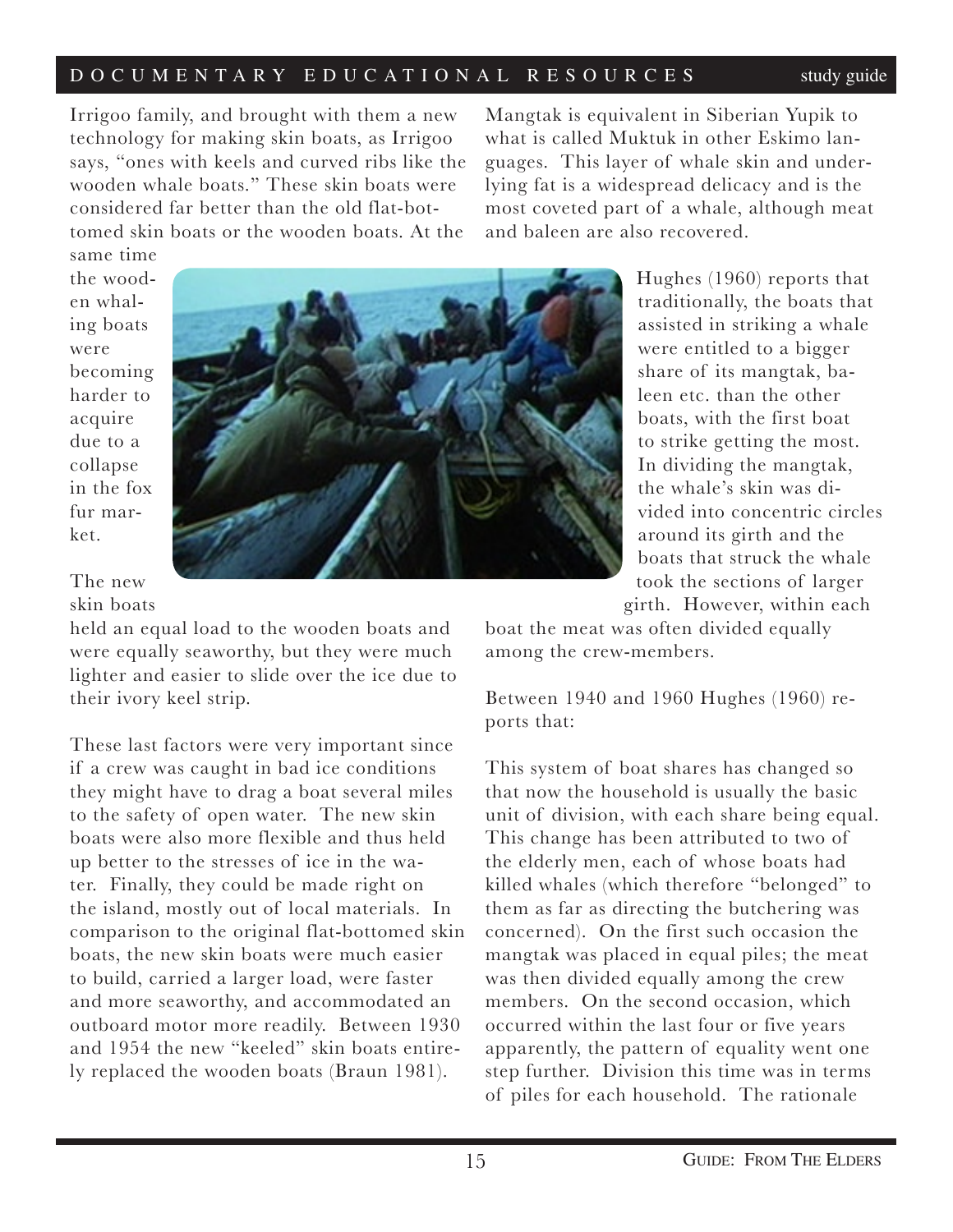for this newer pattern of division was that, under the older system, some households which contained no men able to hunt in a boat crew, such as that of a widow with young children, might not receive any, or at least very little, mangtak. This did happen sometimes.

The method of distribution is still flexible today, depending on the wishes of the boat owner. Usually, Gambell shares its whale(s) equally with Savoonga, and Savoonga reciprocates. Mangtakis also sent to relatives of St. Lawrence Islanders whom are living in Nome and elsewhere throughout the state.

Savoonga is about 39 air miles, and 48 miles by trail from Gambell. Pugughileq is about 10 miles beyond Savoonga.

Staying in top physical shape was traditionally given great importance. Climbing mountains was one way to get exercise. In Lore of St. Lawrence Island (1985) Lloyd Oovi recounts that there was an area designated for recreation in the village where men would run on a circular track, wrestle or lift heavy rocks. Oovi remembers (translation):

When enough people had gathered at the recreation site, they would start running or jogging from one of the houses, down to the boat racks, all around the beach, and up to the mountain. We were always told by the elders to complete the full course all the way back to the village, that is, not to take any short cuts. Along the home stretch, we were always met by elders. They would run behind us and were always encouraging us not to stop. No matter how far we lagged behind, we were told not to stop. If we did something they told us not to do, we were scolded.

Upon arrival at the recreation area, everyone would start wresting. In those days we older boys took part too. There was always someone stronger than everyone else. Soonagrrok was the one who was upcoming and forever getting stronger in my young adult days. The strongest man in the village was Amahu who had moved here from Siberia. He and his brother were domineering men. They were always trying to rule everything in the village. Later on, Soonagrook became a match for Amahu. Then Ameba was no longer ruler or the leader in the village. Soonagrook overshadowed him. He caught up with him and passed him. Amahu was no longer bully of the village.

# **Guide to Joe Sun**

### Iminaluuraq: Joe Sun

Joe Sun was the most respected elder of Shungnak and among the most respected throughout the NANA region when Elder and Kamerling filmed there in 1975. Sun says he was born on January 3, 1900 in Coal Mine, near his mother's village of Kiana. (The opening paragraph to the film is incorrect when it says that Sun was born in 1901 at Qaala. Sun often says that he is "from Qaala", but this is probably because his father was from Qaala and he therefore considers it his traditional land.)

Sun grew up in the traditional way, moving between established seasonal camps along the Kobuk. The most permanent camp, the winter camp, was located about 10 miles down the Kobuk River from Shungnak. There was a missionary school in Kobuk, but Sun never attended. Instead, he continued to travel with his family, learning everything from his father about how to hunt, trap and make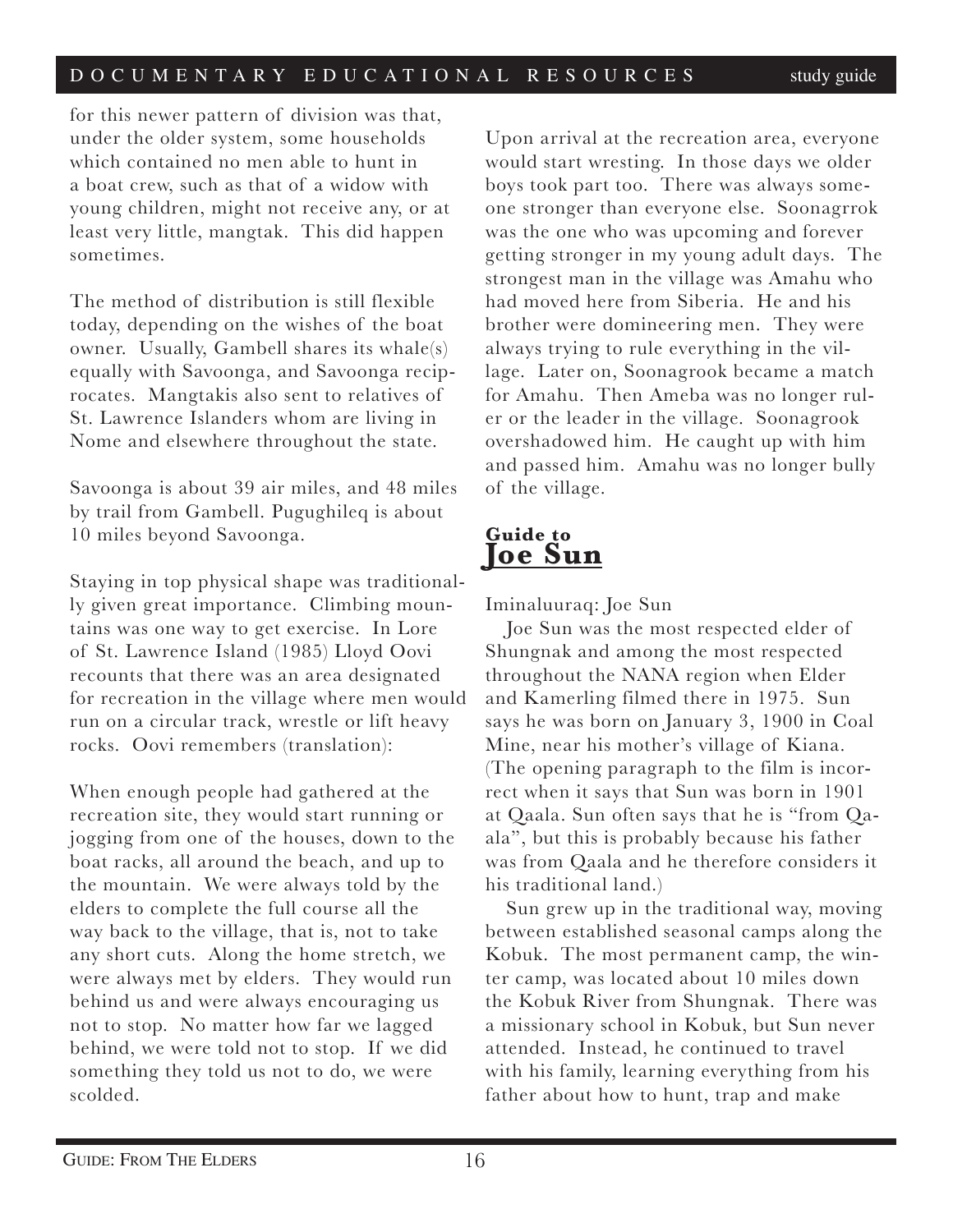equipment such as sleds, snowshoes, rafts, and fish traps.

About the time he married, he acquired his own dog team and began to travel extensively throughout the area along trapping

and trading routes. He and his wife would go up to the Noatak drainage or into the Selewick area to set up winter trapping lines, and then would float down to Selewick on a raft to trade with a partner. From there they would go on to Kotzebue to do more trading before returning back up the Kobuk.



Around 1912 Sun started working summers in the gold mines then operating near Shungnak. From his contact with miners Sun learned to speak English. When the mining operations petered out, Sun worked in a variety of other jobs: as a carpenter's assistant in Nome, at a cannery in Bristol Bay, as a boat navigator on the Kobuk. He mined in the Fairbanks area between 1949 and 1951, and for another eight years or so closer to Shungnak before retiring.

More recently Sun has become a leader in the NANA region's Inupiaq Ilitquisiat, or Spirit Program. The program is designed to teach young people traditional knowledge and values. In 1983 he was made President of the regional Elder's Council.

Sun's mother's name was Nasruk and his father was Siqiniq. Sun grew up with his half-brother, Anarraaq, and his full brother and sister, Tuksruk and Paanniikaaluk. Maniilaq, the prophet of the Kobuk people whom Joe talks about on film, was the brother of his mother, Sinaana. In Inupiaq this makes Maniilaq Joe's grandfather, which is how Sun refers to Maniilaq in Inupiaq.

> Though Sun never met Maniilaq, he learned of him through Sinaana, who lived with the family at Sun Camp. He married in 1927 and had nine children, six of whom lived.

### **Context of Filming**

Joe Sun agreed to speak on film when Elder and Kamerling approached him, but shortly afterwards he left for fall camp where he remained most of October and November. Elder and Kamerling filmed him in the last days of their

stay in the village when he returned from camp. Only his wife was there during the filming; no translator was present. In the course of filming the filmmakers asked him to talk about ice fishing and dogs, subjects they had filmed. Otherwise his talk was undirected.

### **Narrative Genre**

Sun talks in uqaaqtuaq, a talk about a subject or related subjects that do not follow a set or pre-determined pattern, but that is created by the speaker in the moment. Uqaaqtuaq are not descriptions of historical events as are the Siberian Yupik ungipamsuk. To make his points, Joe Sun weaves his story with thoughts pulled from different time periods and experiences. However, he refers to the source and extent of his knowledge in a given area a similar was as Samuel Irrigoo: "My parents told me...", "I know a lot about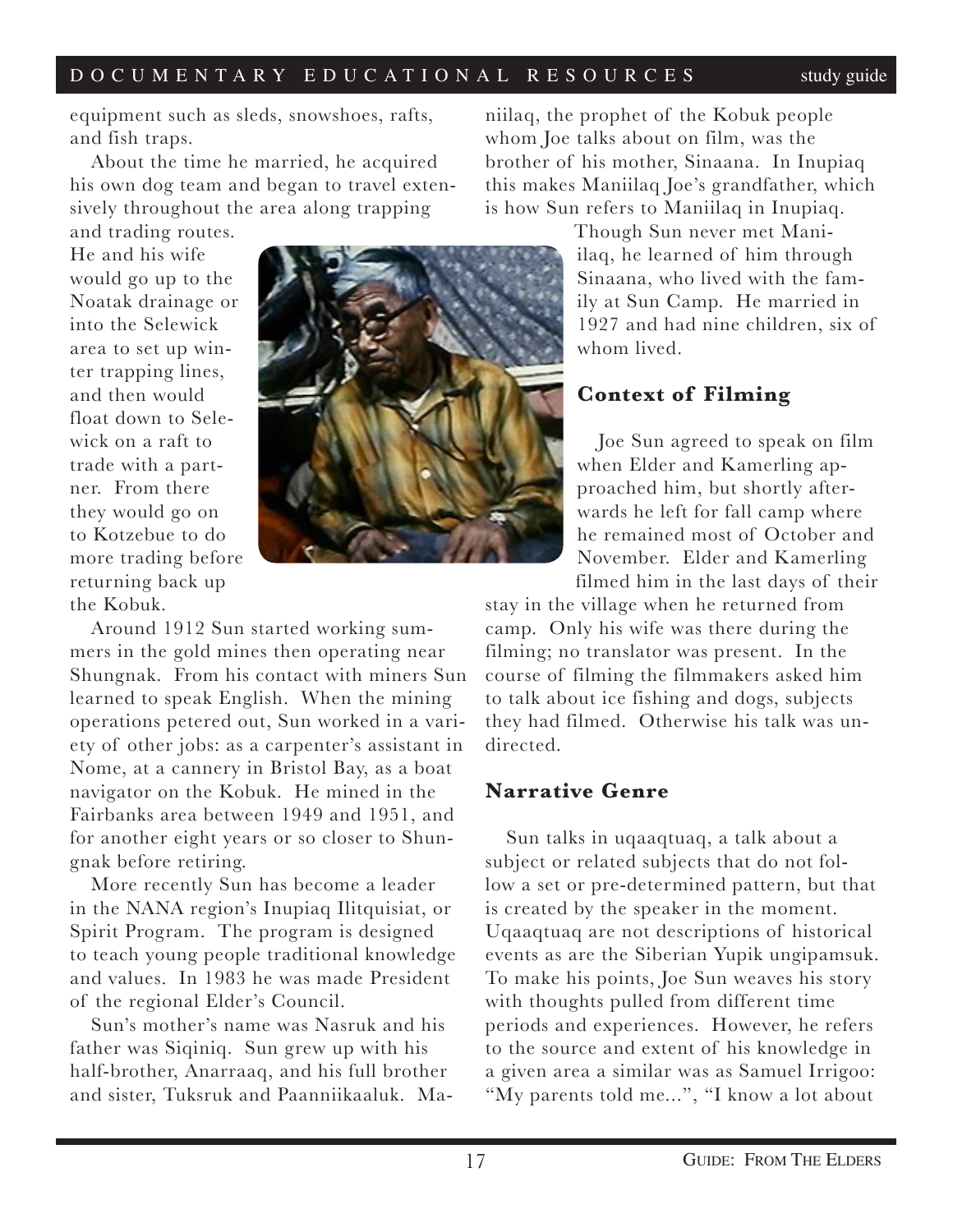"I've been

around for

75 years and

I'm going to

 $t$ alk $\overline{v}$ 

dogs."

Uqaaqtuaq is a traditional form of expression. Elders gave uqaaqtuaq talks when younger people came to seek advice, or to hear what they had to say on a particular subject. Usually such talks were only given upon request. The genre continues today, but the content of the talks has changed. Some elders feel it is urgent to give uqaaqtuaq now, because the young people will not be able to acquire the knowledge on their own. Though the form in which Joe Sun speaks is traditional, in places he speaks as though talking to someone who isn't familiar with Inupiaq culture.

### **Transcript of English Subtitles**

In the time before the white man came,

there was a great man who was a prophet. My great uncle, Maniilaq.

Maniilaq always spoke about the future, about events to come.

He said that in the future,

people would live differently.

I've been around for 75 years and I'm going to talk.

Long ago, before school teachers,

from the head of the Kobuk River down to Ambler, lived the Kobuk People.

Upriver from here was an old settlement called Aullaqsrugiatchiaq.

And up along the Kuukpik Channel, by the mouth of the Qugluqtuq, was another old place.

It's even mentioned in those stories from long ago.

And up above there was Inuksuk, also a settlement from before people remember.

All along the Kobuk, there were places where people lived.

> Those people long ago didn't have many dogs.

> My parents told me that four dogs was enough.

Those people traveled all the time,

always by dog team.

What they liked to hunt didn't stay in one place.

They didn't even have tents to camp with.

For shelter they used snow caves.

From Ambler, way up the Kobuk, people lived all over the country.

In that time, the first women suffered much.

When a woman was ready to have her baby,

they put her outside, away from the village.

She had to have the baby all by herself.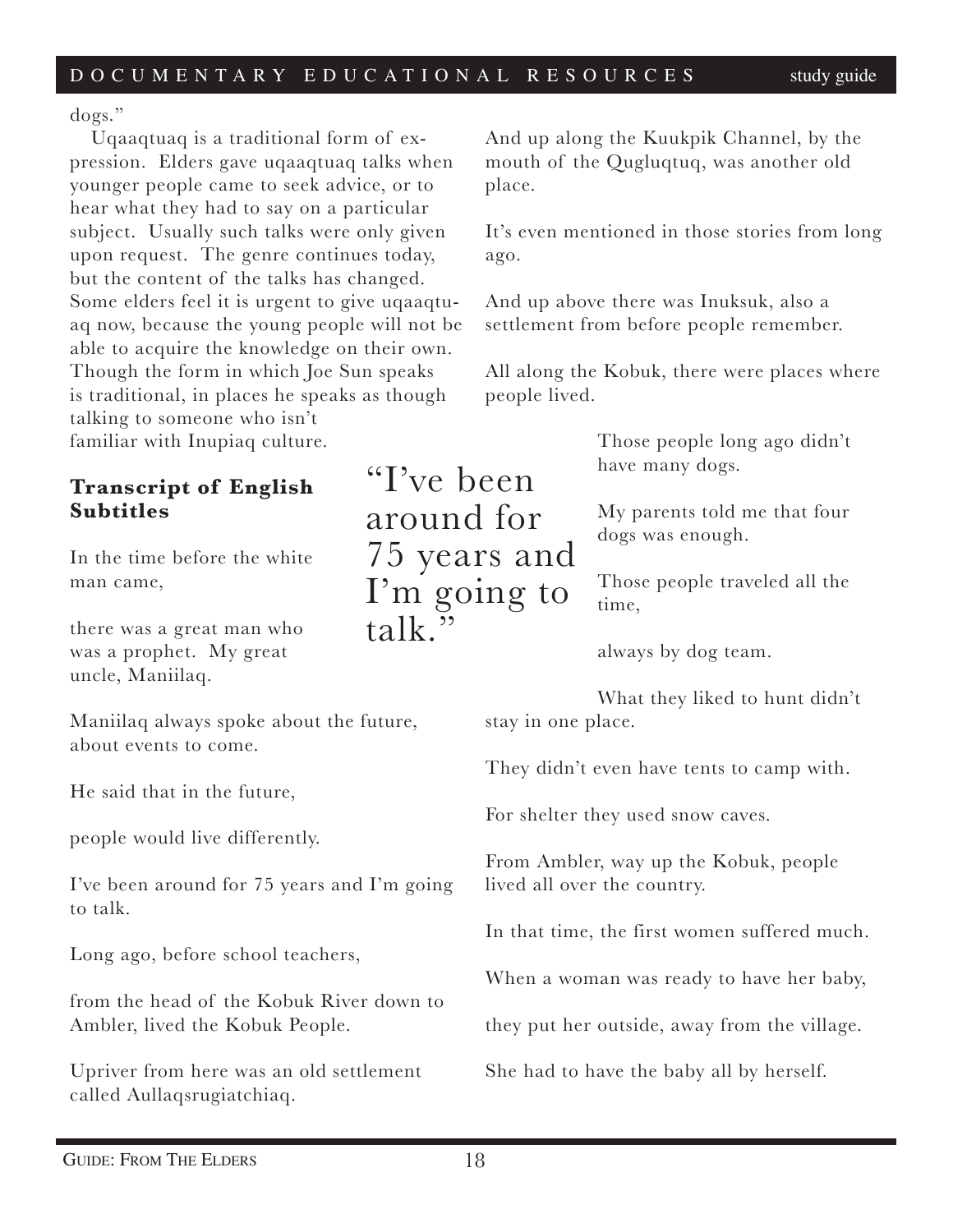And when a girl started her period, they put her outside the village too.

They thought they would catch something from it.

Maniilaq predicted that some day in the future

people would come with a different language, and live among them.

And everything would



change.

He said that when a girl started her period, people wouldn't even notice.

And when a woman had babies, she would have them right inside the house.

Now these things are here.

Nowadays, sometimes we don't even know a woman is pregnant until she has her baby.

And Maniilaq predicted that later on, people would even start traveling through the air.

Everything that Maniilaq said has come true.

l used to travel a lot when I was younger. I really knew about dogs.

Raising puppies long ago,

when a puppy first started to walk around,

they would pick him up by the tail and tap him on the back.

> They would say, "He's running home! He's running home!"

That would make the dog fast.

After that, they would take the puppy by the arms and stretch them outward.

They didn't want the elbows inside,

they wanted them to stick out.

That's

the way they did it.

But we don't see people doing these things anymore.

People keep lots of dogs now, in every village.

Because now there are dog team races.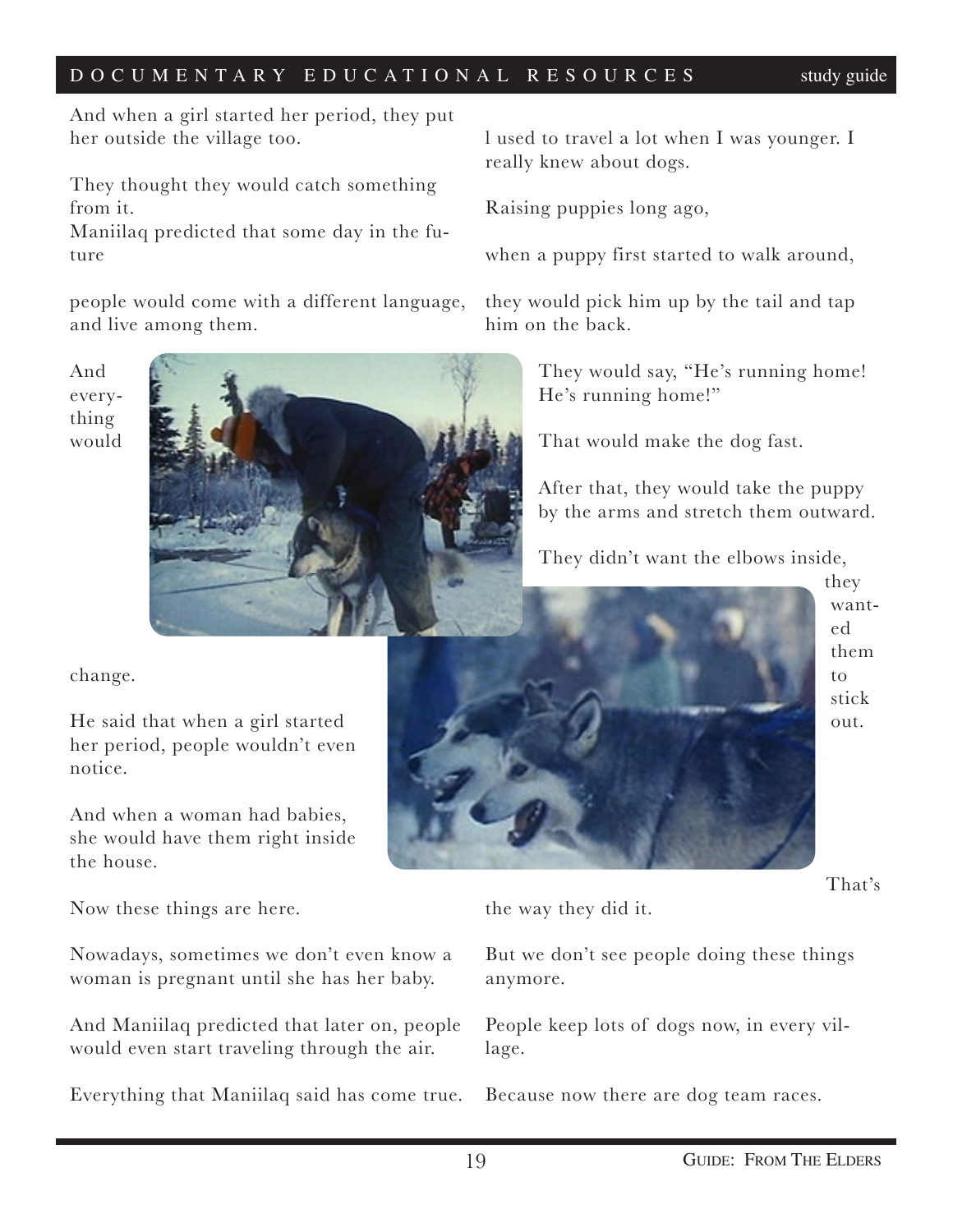"Our way of life has

changed. The first time

people saw a plane coming

...some people almost lost

their senses. Even the old

men started running. Now

they don't even use those

When dogs are racing,

I can tell the difference between a good team and a losing one.

Ever since I first became aware, I could tell about dogs.

When a dog breathes hard running, like a person working hard, the dog's no good for racing.

good, normal breath always win.

When we're choosing puppies, we open the puppy's mouth to see if it's kind of black.

And we turn the puppy's pads up to see if they are black.

Dogs with black pads don't wear their feet out traveling.

Long ago, when they used to travel from village to village, using dogs,

a man didn't yell "Gee" and "Haw" to turn his dogs, the way they do now.

Instead he hollered "Taavva," which made the lead dog look back. Then he gestured which way to go.

When I was 6 years old, people were already training their dogs the white man's way.

I don't have a dog team anymore. When I was young, I handled many dogs.

Dogs used to be the only way to travel around the Kobuk.

> In winter, dogs traveled on the river ice.

And in summer, when people went upriver by boat, dogs towed the boats from the bank.

Even those people who paddled way down to Kotzebue used dogs to pull the boat all the way back. first planes anymore. Every- thing is changing again."

> There weren't any Evinrudes (outboard motors).

> When I was older, they started having Evinrudes, the ones that could afford it.

Even myself, when I began working, I bought an Evinrude.

But now, people can't even go check their nets a few bends up if they don't have an Evinrude.

All that Maniilaq said has come true -

But those with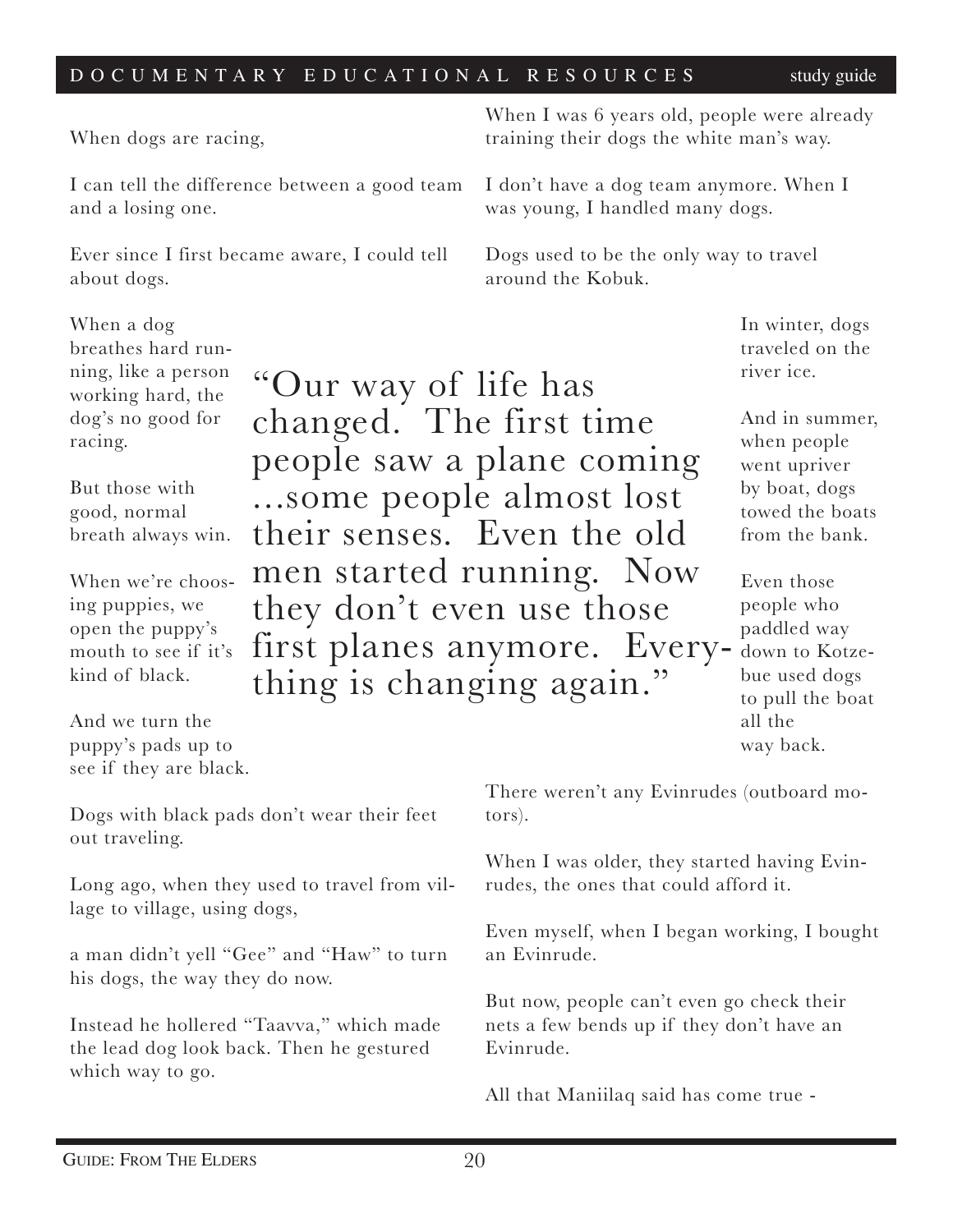that people with a different language would come from far away,

and everyone would live more easily, and travel easily too.

Our way of life has changed.

The first time people saw a plane coming

everybody got excited. Some people almost lost their senses.

Even the old men started running.

Now they don't even use those first planes anymore.

Everything is changing again.

Everything is growing bigger and bigger.

I'm running out of stories to tell. If these people don't mind staying, I think I'll quit for a while.

### **Notes**

In pre-contact times, families normally had two or three dogs; they could not afford to feed more since dogs and people ate the same foods. Along the coast where food was more abundant, large teams were more common. Traditionally dogs were not used to transport people, but rather one or two helped the family pull its heavily laden sledge. Dogs also packed supplies in paniers during summer travel.

The size of dog teams in the Kobuk region began to increase as technology improved and the need for fast transportation increased. Food for the dogs became easier

to obtain with the introduction of firearms and twine for fishnets. Improvements in sled and harness designs and the development of voice-trained lead dogs allowed people to cross great distances between trapping and trading grounds more quickly. More dogs meant more speed and better profits. Eventually, teams came to have as many as fourteen dogs. People were also leaving their nomadic camps in favor of the villages, and every year villagers had to travel farther to find game and other food resources. Snow shelters took several forms. A hole dug deep enough to crouch down in and pull a cover over served as an emergency shelter. A more comfortable shelter was made by digging a room out from the side of a packed down, piling of snow. Spruce bows covered the floor, and heated rocks were brought in to provide warmth.

Giving birth was a solitary event. Giddings' informant, Pegliruk, who was born before 1870 (and thus an adult by the time of first contact) describes the event (Giddings 1961): 'If that girl got knocked up and she is going to have a child, when she feels like the child is coming out, people make a big fire out back of the village and send her out alone. Some women tell her how to work her body. After she has her baby, she has to stay in a little snow house for four days. Then she rubs herself all over with snow and goes back to the village. In the house they hang up a skin to hide her bed, and she has to stay back of that skin for one month. Then she goes to the place where she had her baby and cleans herself with snow. Then she is alright for her husband again.'

Giddings added:

Peligruk explained that the little shelter used in these observances had a circular frame of intertwined willows over which snow was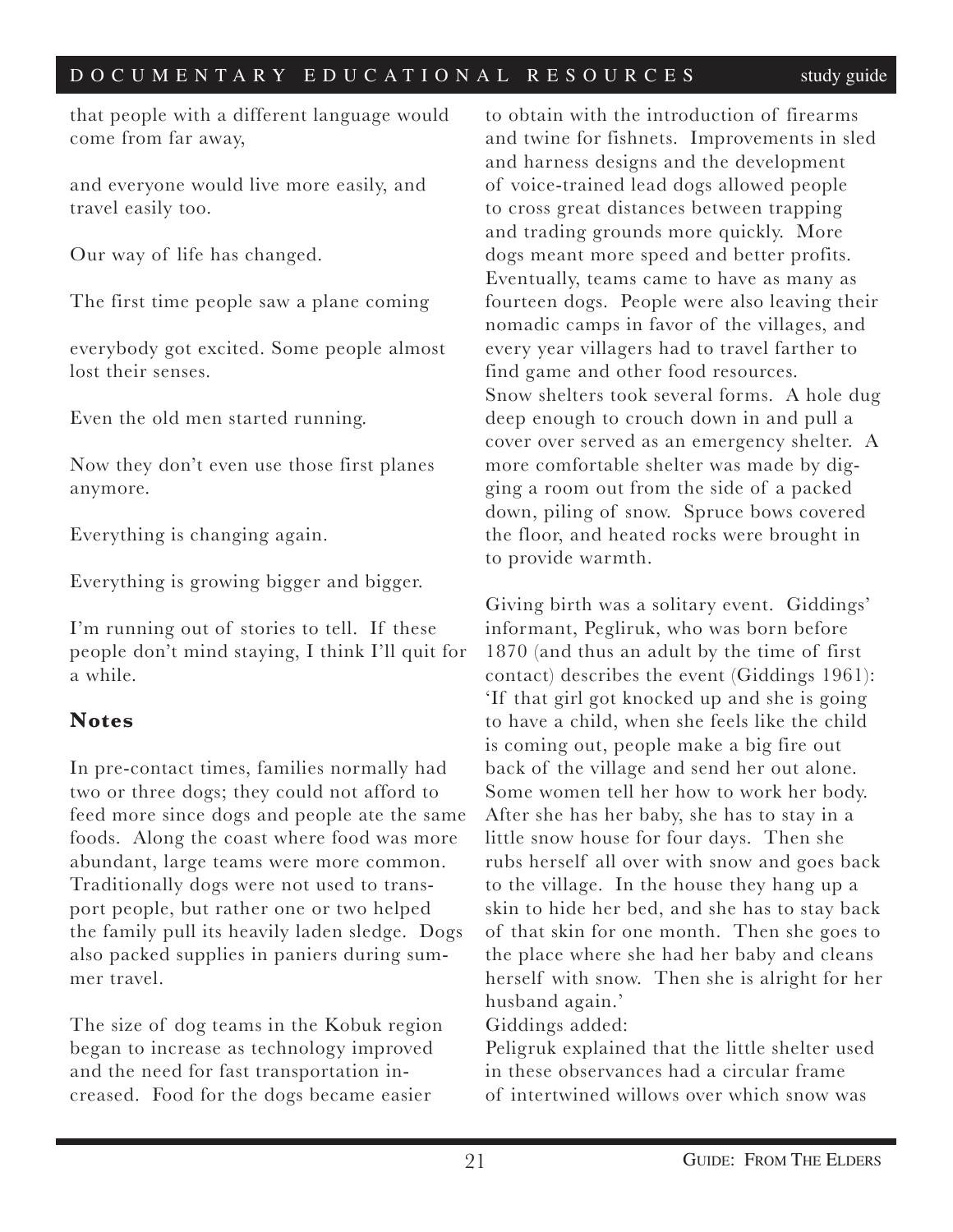piled up. A small lamp furnished necessary heat and light.

Giddings himself describes the event in his monograph (1956):

A young woman who is pregnant has come near to the time of childbirth... When it is decided by her older advisors that her time is near, she prevails upon the old man to exert himself to prepare a place for her away from the village. He goes out into a dense part of the spruce forest, well away from the sights and sounds of the riverbank, where there is no danger that either the fish or the children will intrude upon the silence. Here he throws together a tepee of spruce saplings. This is called a milyuk...

When he has completed the milyuk, the old man reports back to the pregnant woman, who thanks him and learns directions to the hut. When she feels the first rhythms of childbirth, she retires to her forest concealment, and there, without the aid of a midwife, and away from the sounds of humanity, she gives birth to her child. Kneeling and working her body with her hands inside the shelter of the hut she makes her own delivery, and outs the cord with a knife of obsidian that she has obtained for this purpose. She bathes the infant and herself in a nearby stream, and returns to the seclusion of her hut. Here she remains for four full days, careful not to make her presence known to individuals who may inadvertently wander past, for she is kongok...[see paragraph on puberty below]

The new mother's only visitors during this time will be an old woman or so who is more or less immune to kongok by virtue of her age.

An informant in a study conducted for the National Park Service (Andersen et al, 1977) tells what she heard from people of her parent's generation:

No matter how young a girl is she gives birth outside all by herself even if she does not know anything about childbirth. She suffers, but at the end she always survives. Although she is brought food, she goes through the pregnancy alone. When giving birth in the cold weather, she has to have strength stronger than her normal self. That is how it was for those people.

Pegliruk gave the following description of a girl reaching puberty (Giddings 1961): 'A young girl, when she is beginning to be a woman, she know it. She goes way behind the village and stays a whole year in a little house her family built for her. Nobody but her mother and little boys can go near. Her face is always covered by a hood that hangs down to her waist in front. On the front of that hood hang beads. When that girl has her monthly, she has to stay inside that monthly for four days--never go out. After that she looked around to see which was the highest mountain. She looks at that high mountain and says, I want to see you forever!' She has to do that. After this, somebody makes a pole for her out of spruce wood. On the end of that straight pole is a knob. On that knob she hangs some kind of images--a little caribou, or something like that. The girl takes the pole and throws it over her head, goes and picks it up and throws it again, until she has thrown it four times. The last time she leaves it in the ground and goes back to her house. Next day she goes again. If something has been taken from those toys tied to the knob it is bad luck. If everything is still tied on, she will have no trouble. That girl stays in the little house for one year. Then she can come home. She is ready for a young man.'

Giddings (1956) provides this description: ...a daughter of the family finds to her alarm that she is no longer a child. Her first men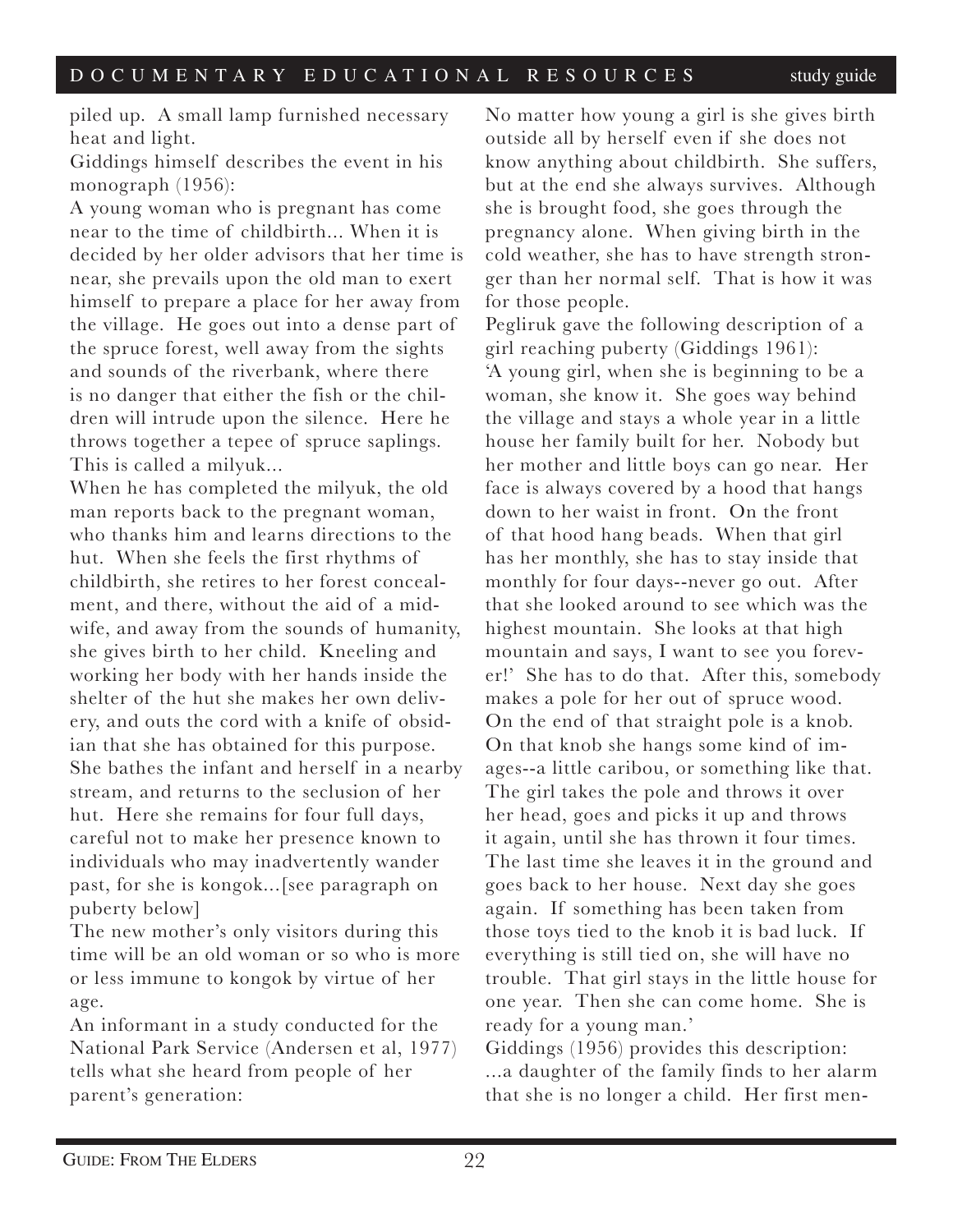struation renders her kongok, as though she were dying or giving birth to a child. She is quickly isolated from the camp. She walks far behind her family while they are on the trail, and at night her father builds her a small brush hut in which to remain. The family must camp for four days while she is in strictest isolation, and must continue to avoid her for an even longer period of time. While she is in the puberty hut, the girl is visited only by her mother or an old woman, and she is given a parka with a wide hood that falls down over her face so that she cannot look anywhere but at her feet as she walks. She does not touch her hair with her hands, but employs a scratching stick if the lice become too playful for comfort. She eats none of the rich foods that are cooked in the family tent, but subsists for a while on a diet of cold meat and fish. Her father prepares for her a divining stick, consisting of a long handle to the end of which are tied three or four thongs, each having a small animal image at the end. She goes out of her hut at intervals to twirl this about her head, letting it fly at random and then searching for it to examine the positions of the animal figures as they lie in the snow. They tell her facts about the future, for she is in a state of kongok that is very close to that of the unseen world of spirits.

A translator who worked on the Sun film related that families from the upper Kobuk used to send their daughters when they first menstruated to live with relatives along the coast because coastal customs regarding puberty were much less severe. Practices involving kongok women were dropped around the turn of the century, shortly after the first missionaries arrived.

Sun, himself uses the word kongok here, which is best translated as "poison"

Much has been recorded about Maniilaq (see the collection of accounts related by Elders from the NANA region in the book Maniilaq. See also Joe Sun's Life History and Giddings (1961)). Maniilaq was born near the present village of Kobuk sometime in the 1820's. He lived according to the times and was known as an adept hunter.

Beyond Maniilaq's many predictions that have come true, there are others that as of yet have not. In Sun's Life History, after he speaks of the same predictions that he mentions in the film, he adds the following: His predictions came through. But there are three predictions, which haven't yet been fulfilled. Maniilaq said that people up here will have an easy life for an extended period of time, without extreme suffering. But then there will come a time of hardship, which has yet to be faced. Before summer comes, after spring, there will be another winter. The two consecutive winters will pass without a summer, and that will be the beginning of suffering. This has not happened yet. And also it is said that Ivisaapaat (Ambler) would become a big city. At the time Maniilaq said this Ambler wasn't even in existence. The newcomers, who spoke a different language, would settle here in great numbers. He said his name, Maniilaq, would emerge and become a part of the town. And in an area near Ivisaapaat the newcomers with a different language will find an extremely valuable resource, which they desperately want and will go after. They will settle in Ivisaapaat. I think this has already started. The town is already growing steadily. And when that happens, in an area across from Ivisaapaat, in an old fishing site (with nets) called Isigakpak (literally: big foot), will emerge an "agviq," a bowhead whale, which will surface regularly. This has not come to pass yet.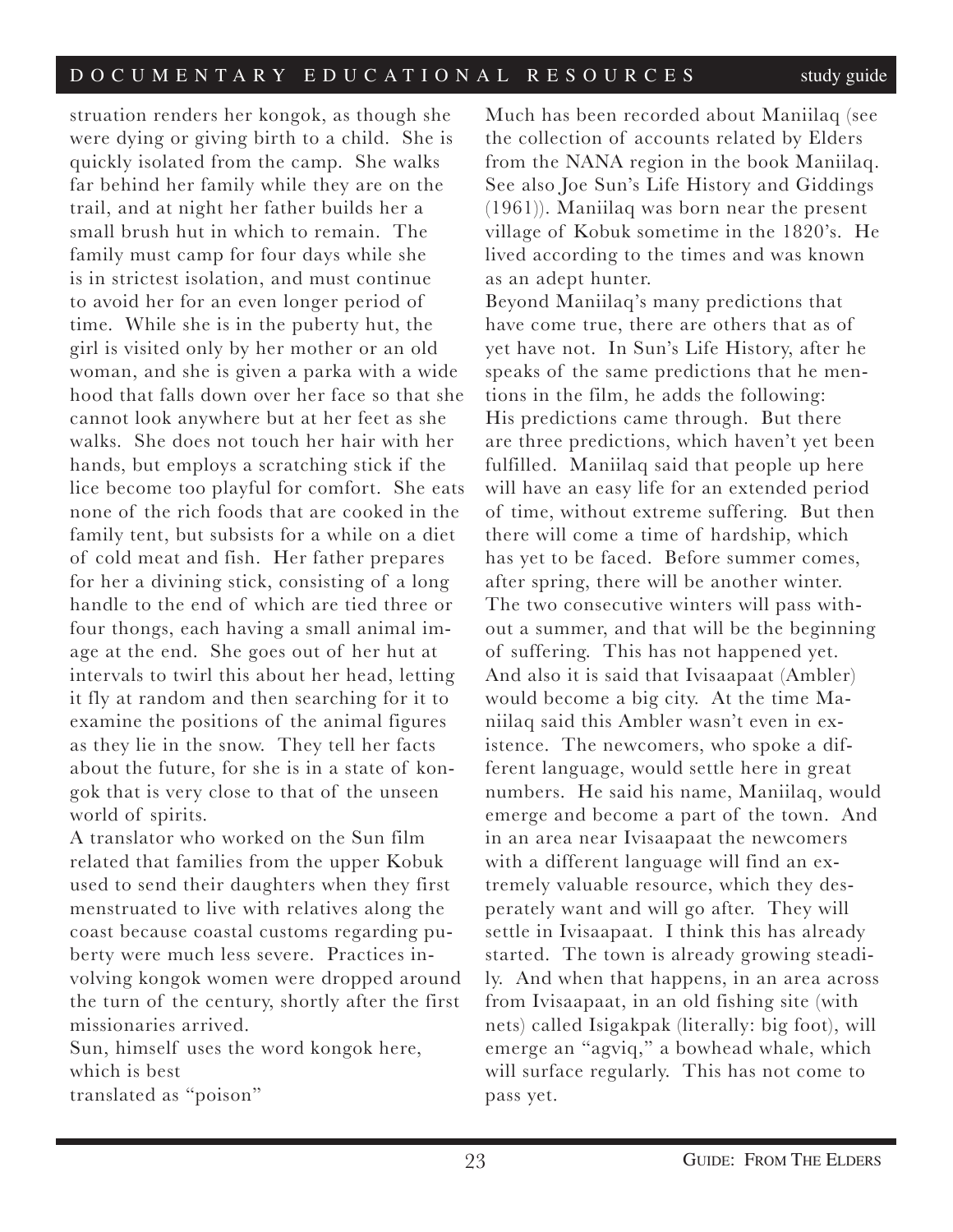After this the third happening will occur. After some time the Kobuk River will snow. So much that only the tips of the trees will show. Then in the spring, when the ice breaks up and the snow melts, the mountains which will wash out the town. These three prophesies have not been talked about. There are many stories of how Maniilaq

spurned the shamans. He challenged taboos that were held as truth and yet he lived. This was amazing to the people. Frequent reference is made to Maniilaq being an early Christian. Sun tells of a widely known encounter between Maniilaq and the shamans in his Life History:

One time in Kotzebue when people started gathering for the trade fair, after the white man came, two Selawik men, Ayaunigrauq and Tuuyuk, both well known and powerful shamans went to Kotzebue. When these two men didn't think too highly of someone they would start killing people, even just an innocent passerby. They would kill the person by any means, however they felt like doing it. They would spear them enough to kill them although they wouldn't finish the act then and there.

Anyway, during this gathering in Kotzebue they both got drunk. So drunk that they were laughing and carrying on, holding hands the entire time. They were becoming a nuisance, getting in everyone's way. The people realized this and went to another area to get out of the shamans' way because they were afraid of these two men.

When Maniilaq saw them he started to dare them to try something on him. He sat down on the trail on their path where they were sure to see him. When they reached the path and encountered him Maniilaq said, "What

do you two think you are doing?" The two looked at each other and one said to the other shaman, "If he tries to swallow us our cousin will be on our side." After that Maniilaq let them through.

Later on that evening when the shaman went home they plotted to kill Maniilaq because no one had ever taunted them before. They started to look for his soul to kill him but they were not successful [they couldn't find his soul]. It is said that this is what happened. It is said that when Maniilaq said, "There is no one in this land who I am afraid of," he was speaking the truth. The two shamans were not able to hurt him. That was the type of man Maniilaq was. But, as everyone says and knows, death claims everyone. It is the truth. Maniilaq also died when his time came. (translation)

In several versions of this story, Maniilaq doesn't ask the Shamans what they are doing, instead he says to them that he could swallow them [eliminate their source of power] if he wanted to. They reply that if he tried to swallow them, they would make him choke. After the widespread adoption of snow machines in the late 1960's, the populations of village dogs declined drastically, but only briefly. By the mid 70's dogs were on the increase again due to racing, as Sun describes. Where the river current was strong, dogs were unloaded on sand bar and hitched to the boat to pull it up. When the bar ended, the dogs were paddled or poled up to the next bar. Even a large powered tug boat in the 1940's took three days to travel up the Kobuk to Shungnak from Kotzebue. Outboard motors first appeared on the upper Kobuk in the late 1930's. Sun mentions in his Life History that his brother had an Evinrude down near Selewick in 1976 that Sun used when he was there. However it was not until the early 1950's that they became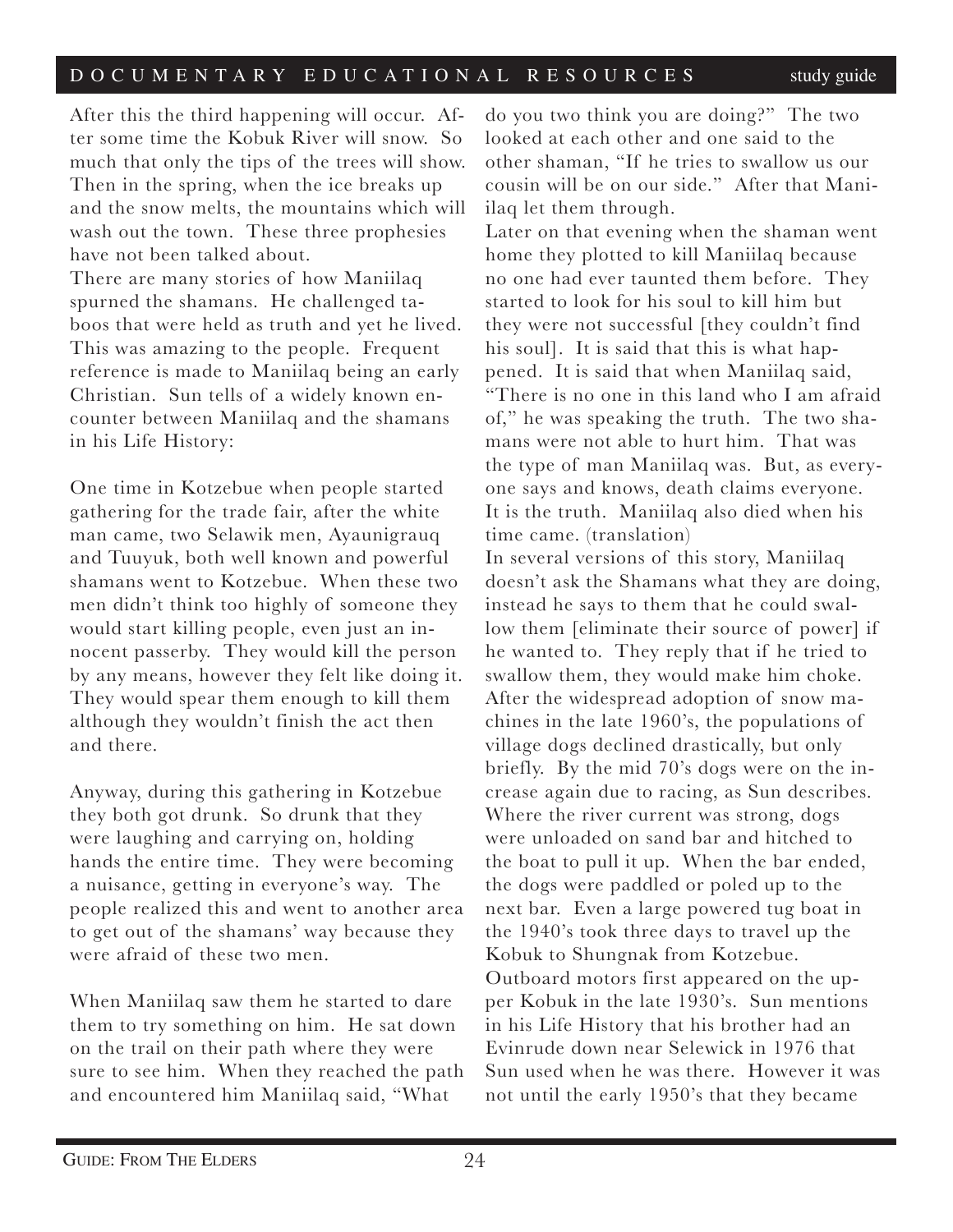### common.

The first plane came to Shungnak in 1927 according to Sun in his Life History.

# **Guide to Reindeer Thief**

### Pelaasi Lincoln Blassi

Lincoln Blassi was born in Gambell March 21, 1894, and he died in 1980 (not 1982 as stated in introductory paragraph at head of film). He was regarded highly as a whale harpooner and ivory carver. He was also re-

spected as a composer of traditional songs, although he never danced himself. In his later years Lincoln was known for his ungipamsuget (historical narratives of the sort Samuel Irrigoo tells). Clarence Irrigoo remembers Lincoln as "a good man, very very friendly" and a "busy man who never idled himself". Clarence explains:

"They would stop on the right word, at the right part of the story, and you just sat there, waiting for what was going to happen next. It was just like com- mercials".

never married.

### **Context of Filming**

When Elder and Kamerling filmed Lincoln in 1974 he was 78 years old. He was in poor health and lived with his nephew, Woodrow Malewotkuk (Maligutkaq). The filming took place in Lincoln's attic room which was entered from a trap-door in the ceiling of the room below. There was no one else present during the filming. Before he began to speak, he showed the filmmakers the ivory carving

> tools that he had made over the years and the ivory "fox head" buttons he was working on. He spoke some English, which he learned in the missionary school, but on film he chose to speak in Siberian Yupik. Because of the Gambell community's request to include whaling in the film, the filmmakers asked

Lincoln Blassi to talk about the subject. He described a bad whaling accident, in which a whale jumped from the water and landed on a boat killing a hunter (this segment is included in the film At the Time of Whaling) He then continued with the story about a man in search of a reindeer thief that is presented in the film.

### **Narrative Genre**

Note: Information about genre and style has been provided by Project translator Linda Badten (who grew up in Gambell and later taught school in Fairbanks), and reviewed by

"Quite often we would gather there in the local store. We liked to visit other people. We'd stand in the room after we had purchased a few things and in a little while Lincoln would say 0h, I'm waisting my time! I should be home doing a little ivory carving." Lincoln belonged to the Aymaramka clan. His father's name was Saavla. His oldest brother was Apaata, a distinguished pipemaker, and his younger siblings were Maligutkaq (Chauncey Malewotkuk, husband of the artist Florence Malewotkuk), Yaghaq (Adam Yaghaq), and Kulukan (Rosie Kulukhon). Lincoln lived with his brothers and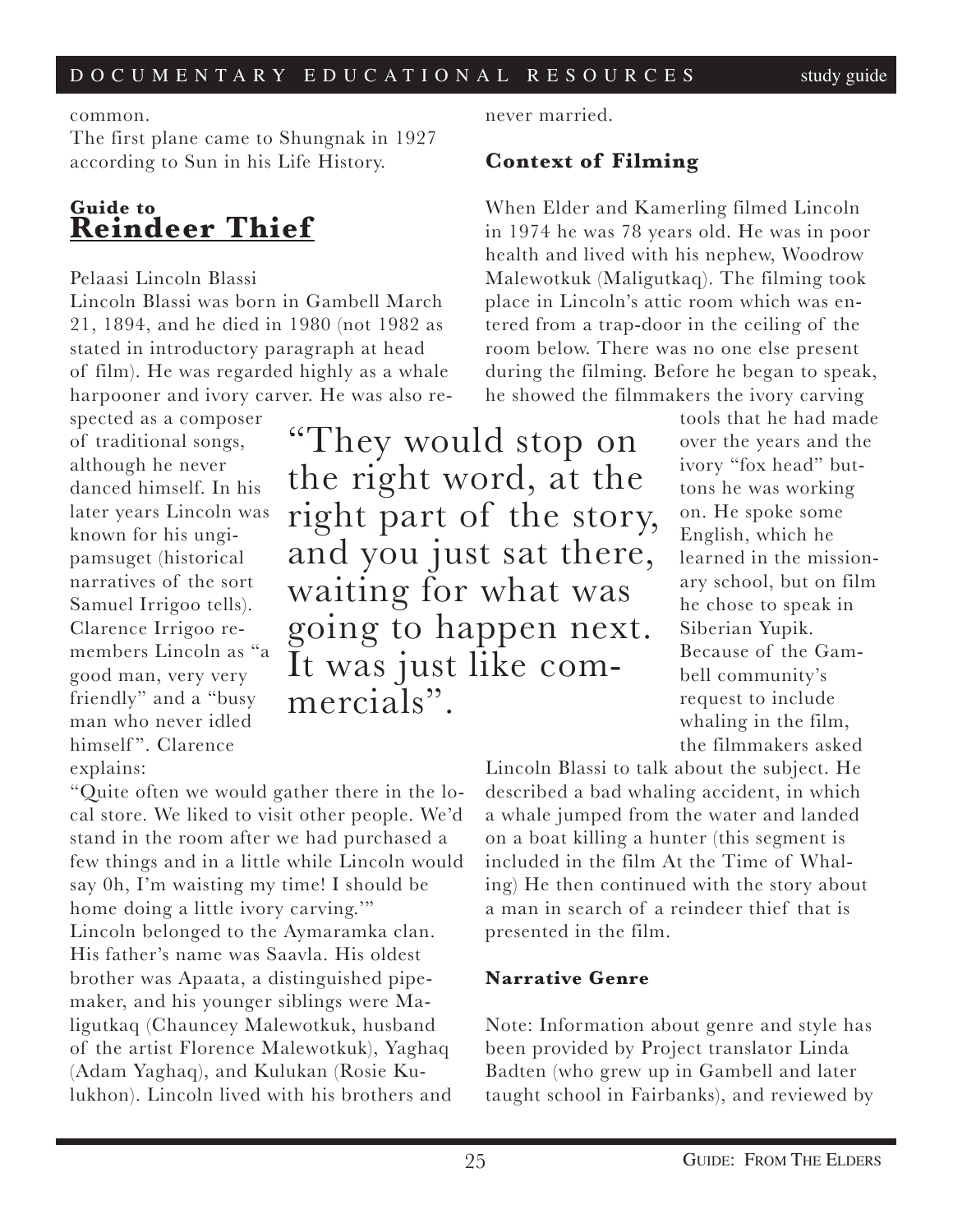other people from the Island.

Lincoln Blassi's story is an Unigipaghaq, a tale that has been passed down from generation to generation and is believed to be based in truth. Such stories always begin with "Ungipaghaningug", "Reaching back to the time when no one remembers".

Stories for adults were usually long, often lasting several hours. Shorter, more simple

stories such as the one Lincoln tells were considered children's stories. Many of the legends told in Gambell take place in Siberia among the Chukchi, the

Reindeer People. Though there is no mention of location in the story, people from Gambell who 'have listened to the story are certain it takes place in Siberia. None had heard the story before.

In traditional times (before the 1940's), most adults in Gambell could tell three or four stories, but some people gained reputations for

being especially good. Good story tellers had large memories and vocabularies, but more importantly they knew how to entertain: "They would stop on the right word, at the right part of the story, and you just sat there, waiting for what was going to happen next. It was just like commercials". (Linda Badten) Stories were not associated with seasons or events; they were told in the evening or dur-

ing the daytime in bad weather - any time when people could not be out hunting. I heard most of the stories from my fathers friends. He'd bring them over to the house - good story tellers - and we'd eat and then right after tea they would start a story. The guest knew that one of the purposes of being brought to that house was that he was expected to tell stories. He was obligated to do that, after dinner. He was returning the hos-

> pitality of the host to him. He would be looking at the host and telling him, but everyone else was listening too." (Linda Badten)

To let the story teller know that the listeners were interested they would interject "Mmmm", which meant "go



on, what happens, we're listening". Women and children could come and go during a long story, but the host could not. All stories end as Lincoln's does, with "Tefay", which he spits into the air emphatically. This means, "Now the truth is out. For this honesty let something good happen."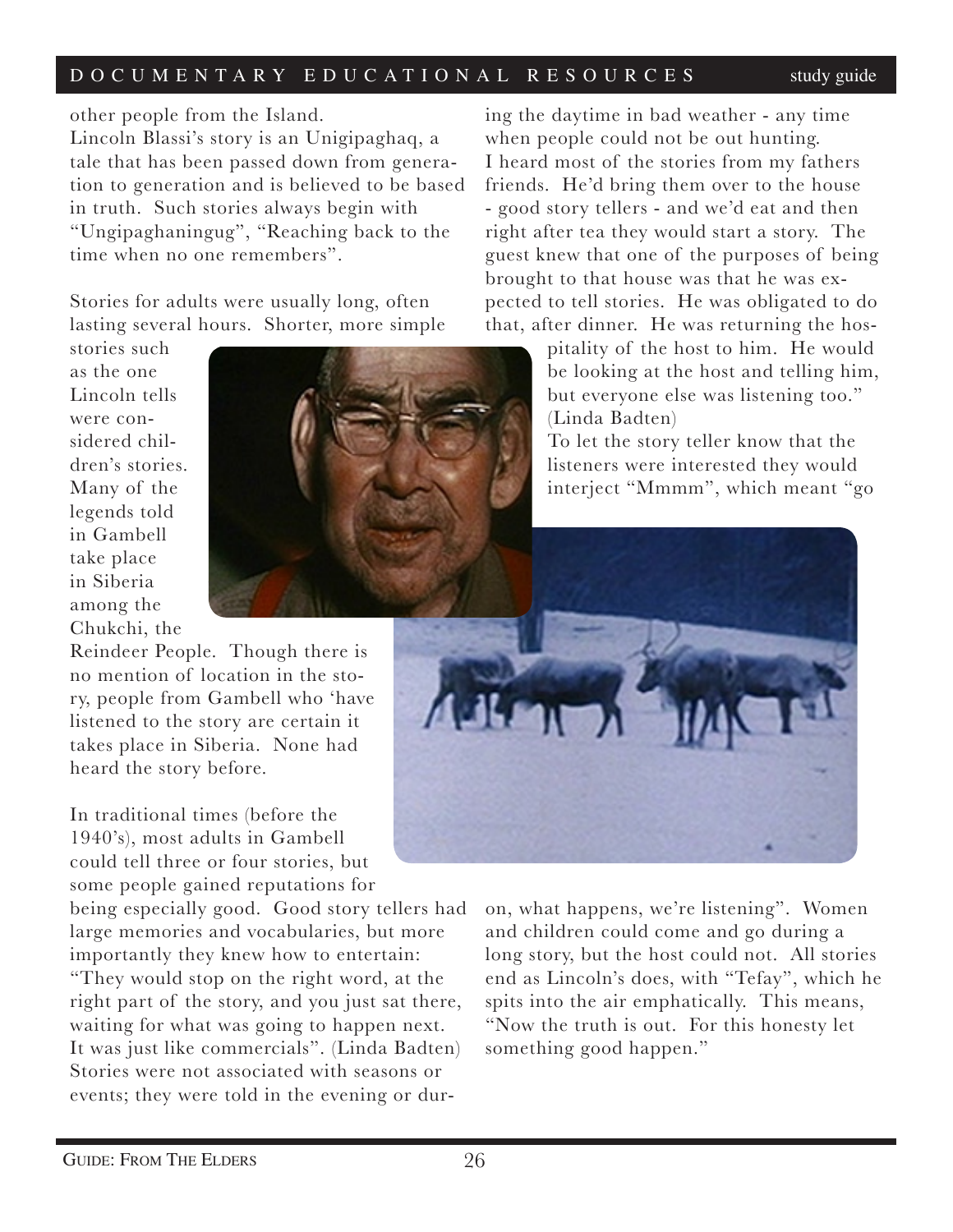### **Transcript of English Narration**

NOTE: Translations have not been condensed except as follows: Each time the Traveler is felt by the Host, the Traveler runs out of the room, and from there overhears the Host whispering to his wife. The Traveler would then come back in and sit down to begin eating again. Similarly, when the Traveler begins to feel the Host, the Host runs out of the room, and then returns. This action is expressed so quickly that there was no room to include it in the English translation.

In the time before people remember,

there was a man who lived alone, but as though he had company.

He talked and talked to himself and he answered himself.

And so he lived on.

In the course of time he heard about a man of the Reindeer People who was said to be a thief.

Talking to himself he said, "I'd like to go see this reindeer thief."

"No, don't go," he answered himself. He is a thief and he will steal you."

Later on he said again, "I want to go out and look for this man."

"No, don't go," he answered.

"He will steal you as well. He is a thief remember."

Over time he said to himself again, "1 would

really like to go out and find this man whom the people say is a thief."

He began preparations to go. As he did so he said, "My, you are so insistent on finding this thief that you will be stolen, too. Be very careful."

He started out anyway.

Along the way people asked him where he was traveling, and he told them.

Each time he traveled through a village, people questioned him.

He came to another village.

People asked, "Where are you going?" "I'm looking for the reindeer thief."

"You are getting close," they said.

As he traveled on he saw a man with a reindeer and sled.

The man waited for him.

"Where are you going?" asked the man with the reindeer.

"I'm looking for the reindeer thief."

"You are close. Over that hill is a big village. You will find him there."

But the Traveler who talked to himself was now feeling this man's reindeer all over.

"My, what big thighs!" the Traveler exclaimed.

"Lots of marrow! Lots of marrow!"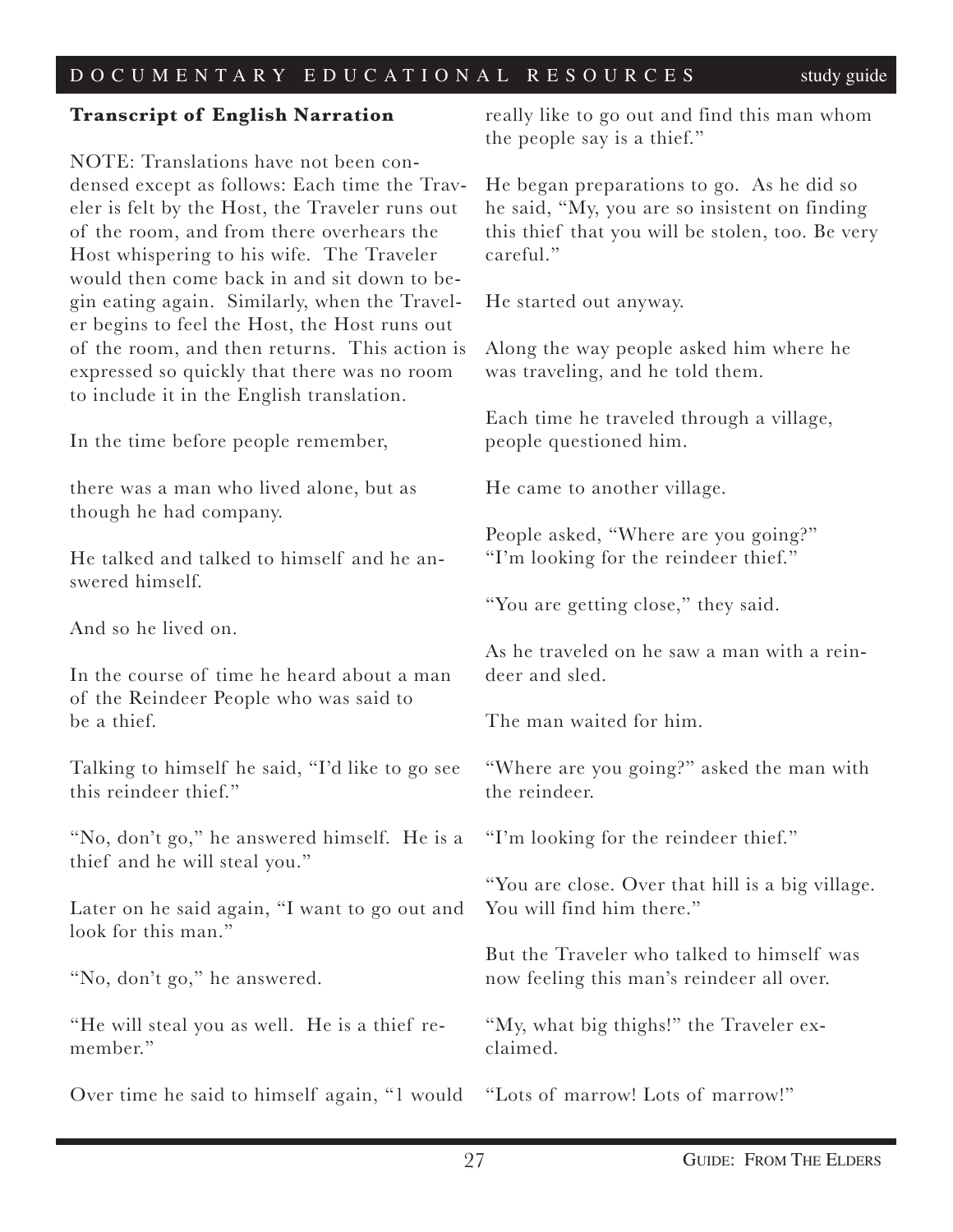The Traveler felt the reindeer's stomach, saying "My, what a big belly! Lots of guts! Lots of guts!"

Then he left.

As he walked away, the reindeer fell dead. The reindeer's fat and marrow had transferred to the traveler's own body.

The Traveler went over the hill and sure enough there he saw a big village.

He went up to a man outside the biggest house. "Where are you going?" asked the man.

"I'm looking for the reindeer thief." the Traveler said.

"Here, I am the one." "Come in to my house. Let's eat together."

The man's wife cut up pieces of meat for them.

As the Traveler reached for the food, the Host felt his arm up and down, and said, "My how fat! Lots of marrow! Lots of marrow!"

The Host whispered to his wife, "This traveler feels like a reindeer to me."

Then the Host felt the Traveler's legs, saying "My how fat! Lots of marrow! Lots of marrow!"

The Host whispered again, "He feels just like a reindeer to me."

Now the Host felt the Traveler's stomach,

saying, "My, what a big belly! Lots of guts! Lots of guts!"

To his wife the Host whispered, "This guest feels exactly like a reindeer to me."

But the Traveler had caught on. The Traveler reached over and began to feel his Host's arm!

"My, How fat! Lots of marrow! Lots of marrow!" the Traveler exclaimed.

And the Host cried out, "I can't feel my arms anymore!"

Then the Traveler felt his Host's legs up and down all the way to the ankles, saying "My, what big legs! Lots of marrow! Lots of marrow!"

And the Host cried out again, "I can't move my legs anymore!"

Now the Traveler felt the Host's stomach, saying "My, what a big belly! Lots of guts! Lots of guts!"

The Host cried out one last time, "Why, this traveler is a thief himself! He has stolen all my marrow and guts."

As the Host cried this, he fell dead.

It was true. All of his marrow and guts were gone.

So, the Traveler started back the way he had come, through all the villages.

In the course of time he arrived back at his empty house and went inside.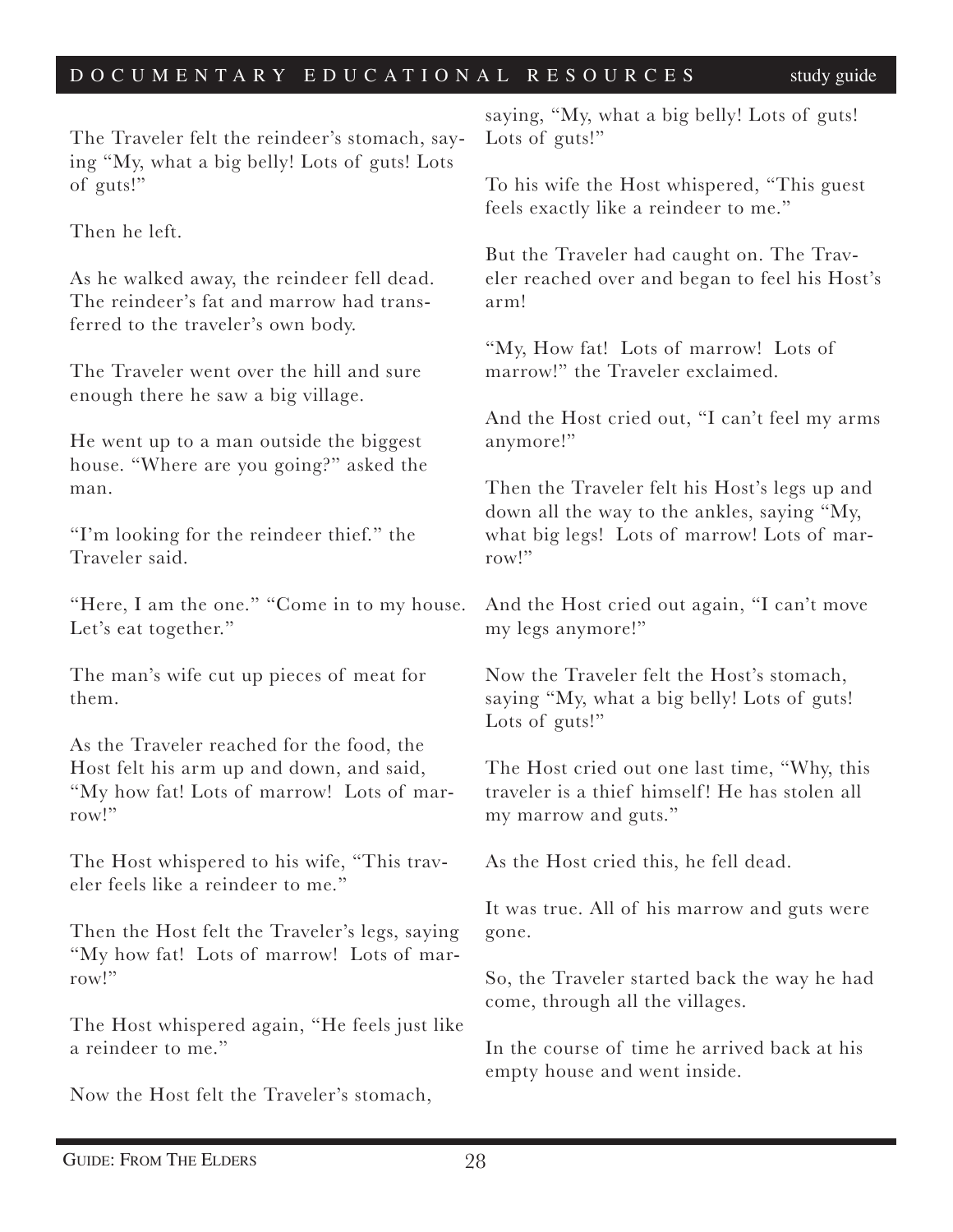There he said to himself, "You thought I would be stolen. But here I am, back again."

"You see, I am a thief myself."

It so happened that he was the thief himself.

Old men tell children they are going to make good weather when they end a story with "Thief!"

All is said for good weather. May it be calm.

Some children believed it was true.